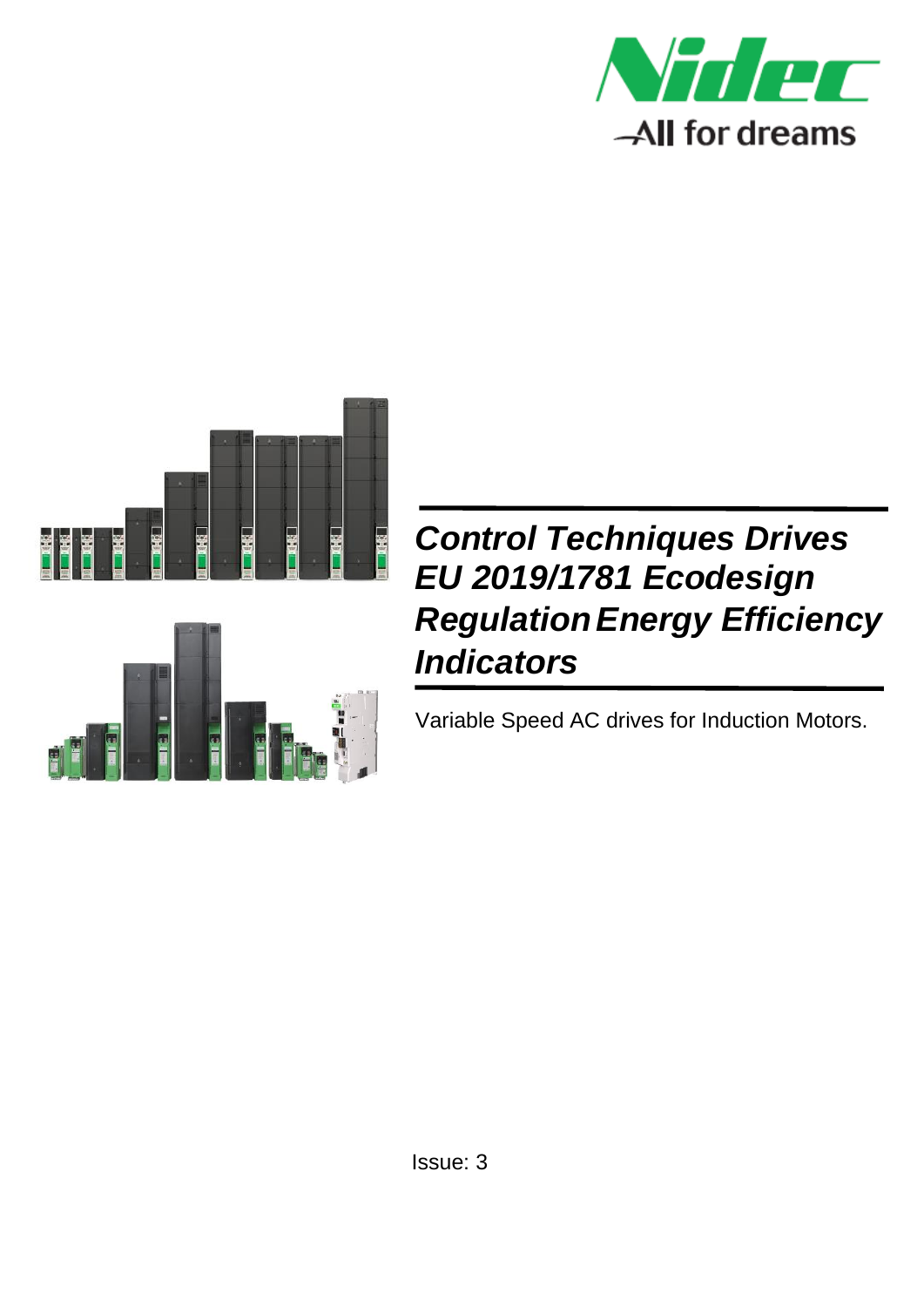## **Contents**

| Table 1-3 Unidrive E300/M600/M70x/M88x, Commander C200/C300 (Frame 5 - 9)6       |  |
|----------------------------------------------------------------------------------|--|
|                                                                                  |  |
|                                                                                  |  |
|                                                                                  |  |
|                                                                                  |  |
| Table 1-7 Unidrive E300/HS7x/M600/M70x/M88x, Commander C200/C300 (Frame 5 - 9)14 |  |
|                                                                                  |  |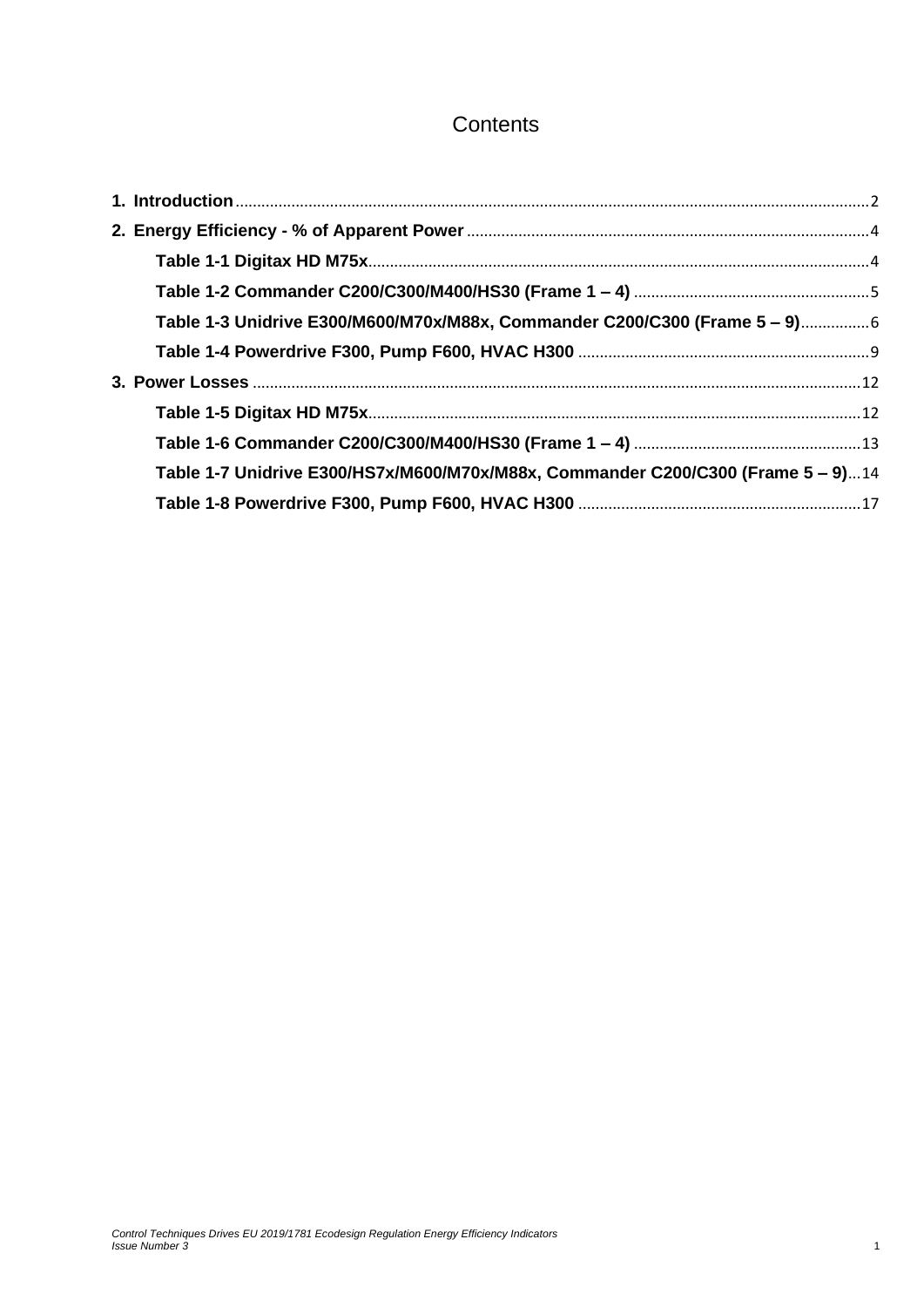#### <span id="page-2-0"></span>**1. Introduction**

- The European Commission Regulation EU 2019/1781, known as the 'Ecodesign Regulation' establishes an energy efficiency framework for a range of three-phase electric motors and variable speed drives.
- The goal of the regulation is to achieve energy saving through the design of better energy related product, leading to a more sustainable future and economic saving for end users and businesses.
- The latest regulation (phase 1), which came into effect in 2019 (1<sup>st</sup> July for 2021 for VSDs), covers all AC induction motors and variable speed drives in the power range of 0.12 kW up to 1000 kW and with a voltage between 100 V and 1000 V.
- A second phase is scheduled for 1<sup>st</sup> July 2023, which will expand the scope of the regulation and will increase the requirements on motors.
- For variable speed drives, the latest regulation requires a minimum efficiency of IE2.
- Control Techniques products will show the efficiency rating at the nominal operating point on their rating label and this document contains all efficiency/operating points required by the regulation for the following product ranges:
	- o Digitax HD M75x
	- o Commander C200 & 300
	- o Unidrive HSxx
	- o Unidrive Mxxx
	- o Unidrive E300
	- o Unidrive Fxxx
	- o Unidrive Hxxx
- The maximum operating temperature of Control Techniques products listed in this document is:

| <b>Product Range</b>                           | <b>Maximum Operating Temperature</b><br>(°C) |
|------------------------------------------------|----------------------------------------------|
| Digitax HD M75x                                |                                              |
| Unidrive E300/M600/M70x/M88x                   | 55                                           |
| Commander C200/C300 (Frame $5 - 9$ )           |                                              |
| Commander C200/C300/M400/HS30 (Frame $1 - 4$ ) | 60                                           |

- The frequency range of Control Techniques products listed in this document is 45 to 66 Hz.
- Measurements are made with a supply frequency of 50 Hz and a switching frequency of 4 kHz (rated power up to and including 90 kW), or 2 kHz (rated power above 90 kW).
- Power Loss values quoted for energy efficiency are given as a percentage of apparent power (1.732 x Drive Rated Current x Drive Rated Voltage).
- The IE Class is determined by the power losses measured with the variable speed drive operating at 90 % rated output frequency and at 100 % rated torque. A variable speed drive meets the IE2 efficiency level, if the losses are at least 25 % lower than the losses of a reference variable speed drive defined within the regulation.
- Additional operating points are also defined at different combinations of torque and speed, at which power losses are to be determined. The purpose of these points is to reflect the losses at part load for both variable and constant torque applications. Standby losses are also measured.

| <b>Operating point for</b><br>measured power | <b>Relative motor stator</b><br>frequency | <b>Torque producing</b><br>current |
|----------------------------------------------|-------------------------------------------|------------------------------------|
| loss                                         | (%)                                       | (%)                                |
| Standby                                      |                                           |                                    |
|                                              | 25                                        | 25                                 |
| 2                                            | 25                                        | 50                                 |
| 3                                            | 25                                        | 100                                |
|                                              | 50                                        | 25                                 |
| 5                                            | 50                                        | 50                                 |
| 6                                            | 50                                        | 100                                |
|                                              | 90                                        | 50                                 |
|                                              | 90                                        | 10C                                |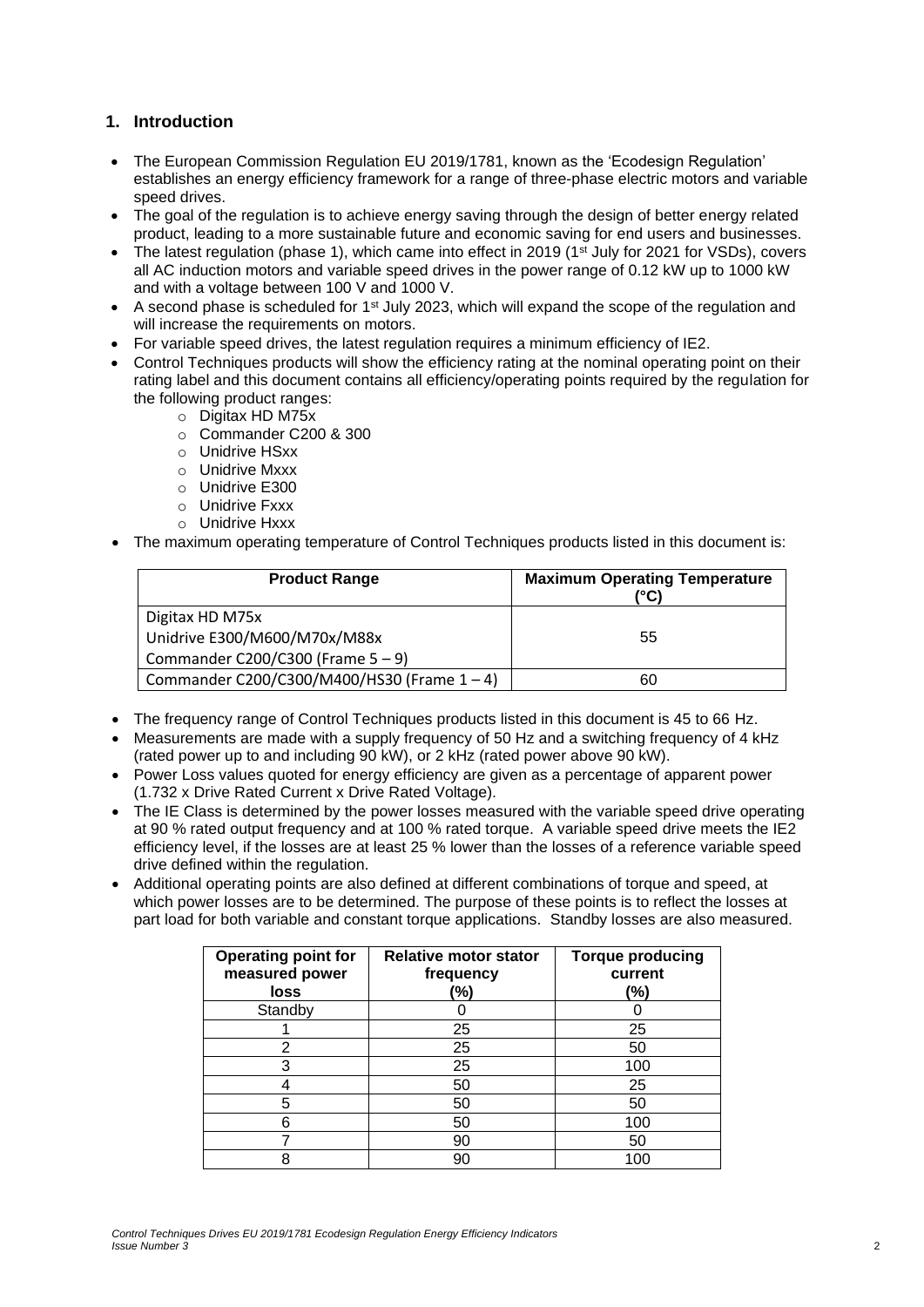The name and address of the manufacturer is listed below:

| Manufacturer                     |
|----------------------------------|
| Nidec Control Techniques Ltd     |
| The Gro                          |
| Newtown                          |
| Powys                            |
| <b>SY16 3BE</b>                  |
| UK                               |
|                                  |
| Registered in England and Wales. |
| Company Reg. No. 01236886        |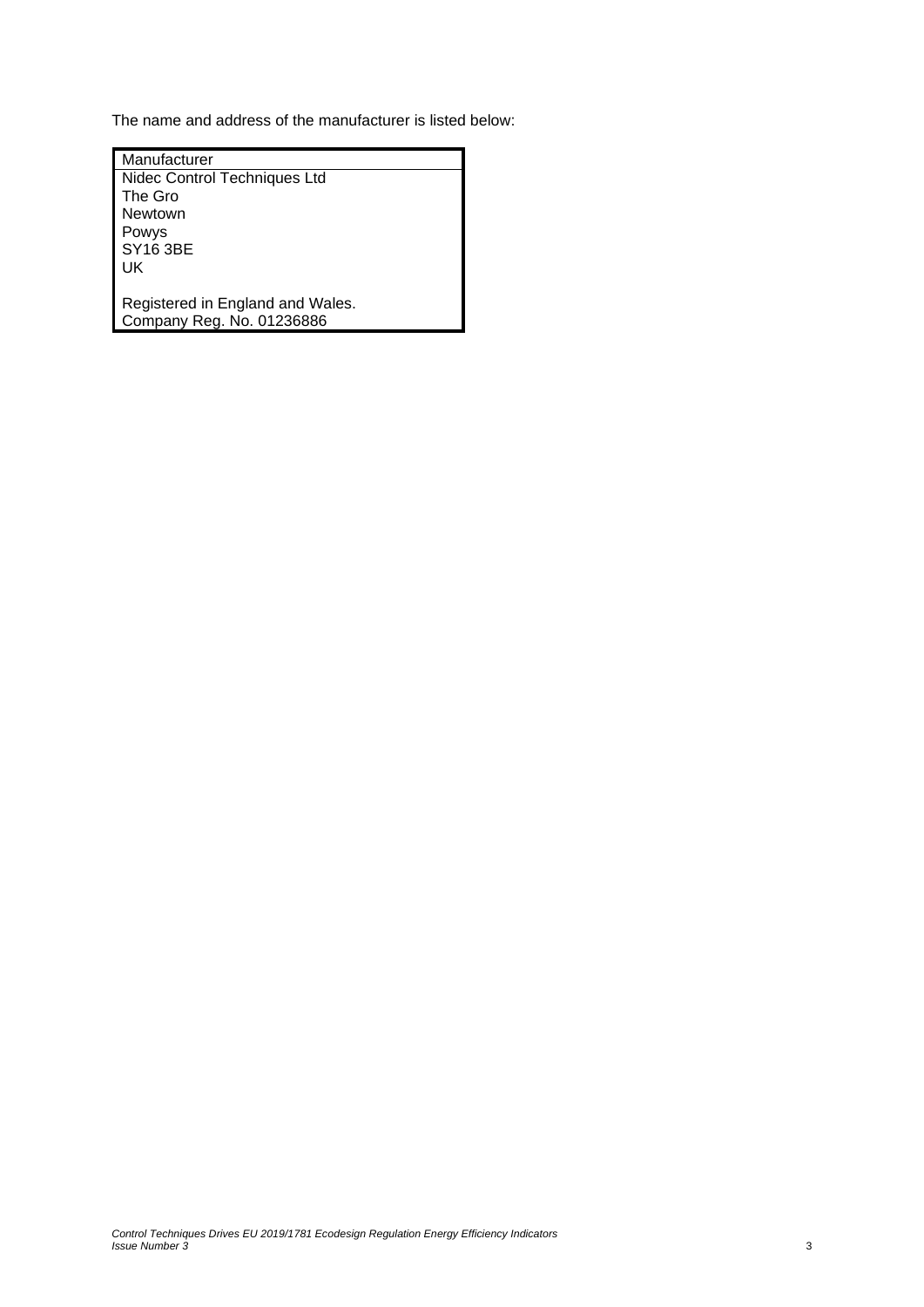## **2. Energy Efficiency - % of Apparent Power**

#### **Table 1-1 Digitax HD M75x**

<span id="page-4-1"></span><span id="page-4-0"></span>

|                         |         |                         | (% of Apparent Output Power) |         |              | Power Loss at Operating Point [% Speed / % Torque] |                |               | <b>Efficiency</b> | <b>Efficiency</b> | Model             | Apparent<br>Output | <b>Indicated</b><br>Motor | Rated<br>Output       | <b>Rated Supply</b> |
|-------------------------|---------|-------------------------|------------------------------|---------|--------------|----------------------------------------------------|----------------|---------------|-------------------|-------------------|-------------------|--------------------|---------------------------|-----------------------|---------------------|
| <b>Standby</b><br>[0/0] | [25/25] | $\mathbf{2}$<br>[25/50] | [25/100]                     | [50/25] | 5<br>[50/50] | 6<br>[50/100]                                      | [90/50]        | 8<br>[90/100] | $(\%)$            | Level             | <b>Identifier</b> | Power<br>(kVA)     | <b>Power</b><br>(kW)      | <b>Current</b><br>(A) | Voltage<br>(V)      |
| 0.3                     | 0.7     | 0. ا                    | 1.5                          | 0.5     | ۱.1          | 1.9                                                | 1.2            | 2.1           | 97.6              | IE <sub>2</sub>   | 01200022          | 0.76               | 0.37                      | 2.2                   | 200 to 240 +10%     |
| 0.2                     | 0.7     | 0. ا                    | 1.5                          | 0.5     | ۱.1          | 1.9                                                | $\overline{2}$ | 2.1           | 97.6              | IE <sub>2</sub>   | 01200040          | 1.39               | 0.75                      | 4                     | 200 to 240 +10%     |
| 0.1                     | 0.7     | 0.9                     | 1.4                          | 0.5     | 1.1          | 1.8                                                | 1.2            | 2.0           | 97.6              | IE <sub>2</sub>   | 01200065          | 2.25               | 1.1                       | 6.5                   | 200 to 240 +10%     |
| 0.1                     | 0.4     | 0.5                     | 1.2                          | 0.4     | 0.8          | 1.3                                                | 0.6            | 1.7           | 97.7              | IE <sub>2</sub>   | 02200090          | 3.12               | 2.2                       | 9                     | 200 to 240 +10%     |
| 0.1                     | 0.4     | 0.5                     | 1.2                          | 0.4     | 0.8          | 1.3                                                | 0.6            | 1.7           | 97.7              | IE <sub>2</sub>   | 02200120          | 4.16               | 2.2                       | 12                    | 200 to 240 +10%     |
| 0.0                     | 0.5     | 0.7                     | 1.3                          | 0.6     | $\mathsf{L}$ | 1.2                                                | 1.2            | 2.1           | 97.3              | IE <sub>2</sub>   | 03200160          | 5.54               | 4                         | 16                    | 200 to 240 +10%     |
| 0.6                     | 0.6     | 0.6                     | 1.2                          | 0.4     | 0.7          | 1.2                                                | 1.3            | 1.7           | 97.9              | IE <sub>2</sub>   | 01400015          | 1.04               | 0.37                      | 1.5                   | 380 to 480 +10%     |
| 0.3                     | 0.6     | 0.6                     | 1.2                          | 0.4     | 0.6          | 1.2                                                | 1.3            | 1.7           | 97.9              | IE <sub>2</sub>   | 01400030          | 2.08               | 0.75                      | 3                     | 380 to 480 +10%     |
| 0.2                     | 0.5     | 0.5                     | 1.0                          | 0.3     | 0.5          | 1.0                                                | 1.1            | 1.4           | 97.9              | IE <sub>2</sub>   | 01400042          | 2.91               | 1.5                       | 4.2                   | 380 to 480 + 10%    |
| 0.1                     | 0.3     | 0.3                     | 0.8                          | 0.3     | 0.6          | 0.9                                                | 0.7            | 1.9           | 97.7              | IE <sub>2</sub>   | 02400060          | 4.16               | 2.2                       | 6                     | 380 to 480 +10%     |
| 0.1                     | 0.3     | 0.3                     | 0.8                          | 0.3     | 0.6          | 0.9                                                | 0.7            | 1.9           | 97.7              | IE <sub>2</sub>   | 02400080          | 5.54               | 3                         | 8                     | 380 to 480 + 10%    |
| 0.1                     | 0.3     | 0.3                     | 0.8                          | 0.3     | 0.6          | 0.9                                                | 0.7            | 1.9           | 97.7              | IE <sub>2</sub>   | 02400105          | 7.27               | 4                         | 10.5                  | 380 to 480 +10%     |
| 0.1                     | 0.3     | 0.2                     | 0.7                          | 0.2     | 0.5          | 0.7                                                | 0.6            | 1.5           | 97.7              | IE <sub>2</sub>   | 03400135          | 9.35               | 5.5                       | 13.5                  | 380 to 480 +10%     |
| 0.0                     | 0.3     | 0.3                     | 0.8                          | 0.3     | 0.6          | 0.9                                                | 0.7            | 1.9           | 97.7              | IE <sub>2</sub>   | 03400160          | 11.09              | 5.5                       | 16                    | 380 to 480 +10%     |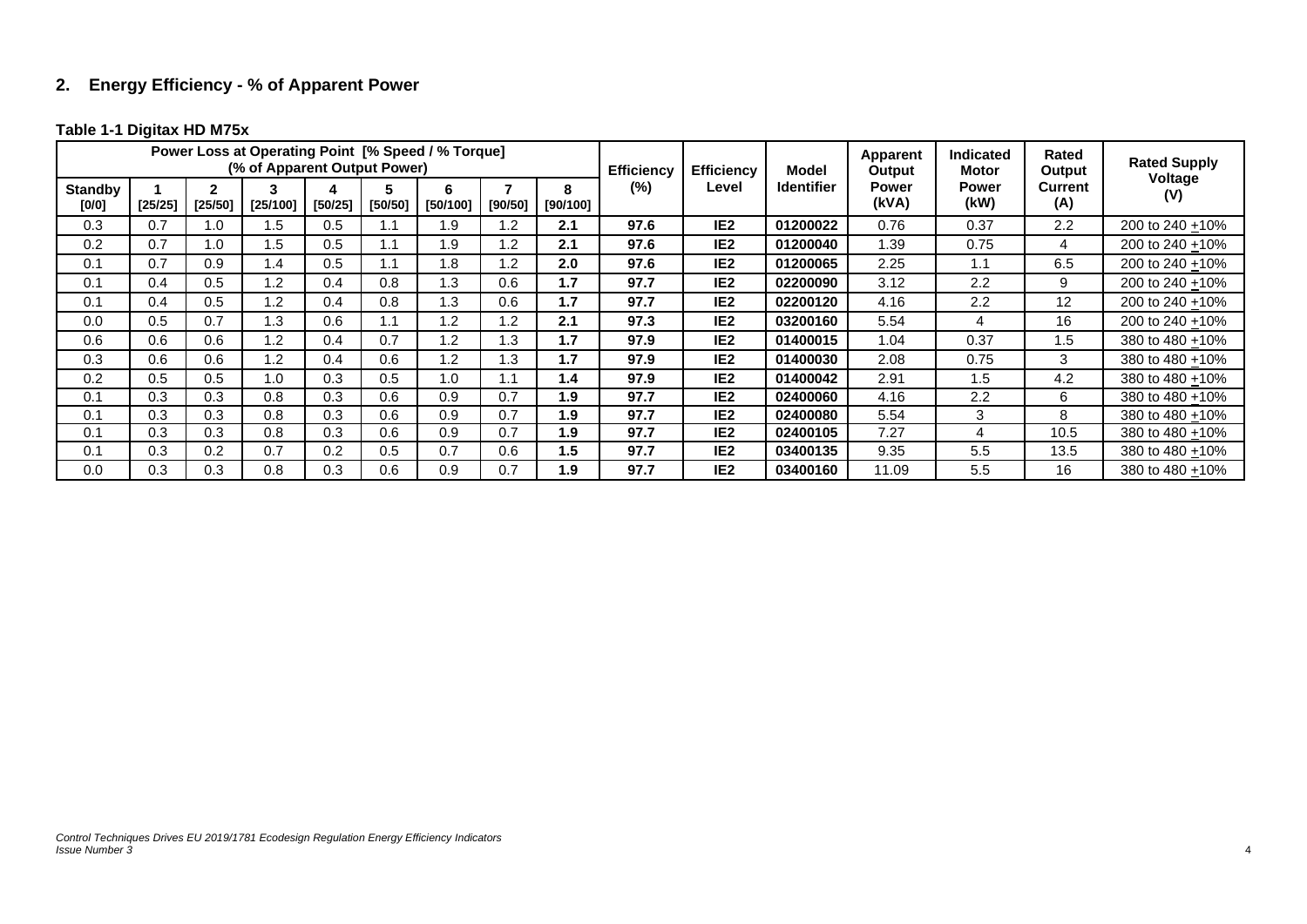<span id="page-5-0"></span>

|                         |         |                         | Power Loss at Operating Point [% Speed / % Torque]<br>(% of Apparent Output Power) |         |              |               |              |               | <b>Efficiency</b> | <b>Efficiency</b> | <b>Model</b>      | Apparent<br>Output    | <b>Indicated</b><br><b>Motor</b> | <b>Rated</b><br>Output | <b>Rated Supply</b> |
|-------------------------|---------|-------------------------|------------------------------------------------------------------------------------|---------|--------------|---------------|--------------|---------------|-------------------|-------------------|-------------------|-----------------------|----------------------------------|------------------------|---------------------|
| <b>Standby</b><br>[0/0] | [25/25] | $\mathbf{2}$<br>[25/50] | 3<br>[25/100]                                                                      | [50/25] | 5<br>[50/50] | 6<br>[50/100] | 7<br>[90/50] | 8<br>[90/100] | $(\%)$            | Level             | <b>Identifier</b> | <b>Power</b><br>(kVA) | <b>Power</b><br>(kW)             | <b>Current</b><br>(A)  | Voltage<br>(V)      |
| 0.9                     | 1.6     | 2.0                     | 2.8                                                                                | 1.9     | 2.1          | 3.4           | 2.4          | 3.7           | 95.8              | IE <sub>2</sub>   | 01200017          | 0.59                  | 0.25                             | 1.7                    | 200 to 240 +10%     |
| 0.7                     | 1.6     | 2.0                     | 2.8                                                                                | 1.9     | 2.1          | 3.4           | 2.4          | 3.7           | 95.8              | IE <sub>2</sub>   | 01200024          | 0.83                  | 0.37                             | 2.4                    | 200 to 240 +10%     |
| 0.5                     | 1.6     | 2.0                     | 2.8                                                                                | 1.9     | 2.1          | 3.4           | 2.4          | 3.7           | 95.8              | IE <sub>2</sub>   | 01200033          | 1.14                  | 0.55                             | 3.3                    | 200 to 240 + 10%    |
| 0.4                     | 1.4     | 1.6                     | 2.3                                                                                | 1.6     | 1.8          | 2.8           | 2.0          | 3.1           | 95.8              | IE <sub>2</sub>   | 01200042          | 1.45                  | 0.75                             | 4.2                    | 200 to 240 +10%     |
| 0.5                     | 2.0     | 1.9                     | 3.3                                                                                | 1.9     | 2.0          | 2.9           | 2.4          | 3.6           | 95.9              | IE <sub>2</sub>   | 02200024          | 0.83                  | 0.37                             | 2.4                    | 200 to 240 + 10%    |
| 0.9                     | 0.9     | 1.2                     | 2.0                                                                                | 0.9     | 1.1          | 1.9           | 1.4          | 2.5           | 97.5              | IE <sub>2</sub>   | 02200033          | 1.14                  | 0.55                             | 3.3                    | 200 to 240 +10%     |
| 0.7                     | 0.9     | 1.2                     | 2.0                                                                                | 0.9     | 1.1          | 1.9           | 1.4          | 2.5           | 97.5              | IE <sub>2</sub>   | 02200042          | 1.45                  | 0.75                             | 4.2                    | 200 to 240 + 10%    |
| 0.5                     | 0.9     | 1.2                     | 2.0                                                                                | 0.9     | 1.1          | 1.9           | 1.4          | 2.5           | 97.5              | IE <sub>2</sub>   | 02200056          | 1.94                  | 1.1                              | 5.6                    | 200 to 240 + 10%    |
| 0.4                     | 0.8     | 1.0                     | 1.6                                                                                | 0.7     | 0.9          | 1.6           | 1.2          | 2.1           | 97.5              | IE <sub>2</sub>   | 02200075          | 2.60                  | 1.5                              | 7.5                    | 200 to 240 + 10%    |
| 0.3                     | 0.6     | 1.2                     | 1.4                                                                                | 0.9     | 1.1          | 1.3           | 1.3          | 2.1           | 97.5              | IE <sub>2</sub>   | 03200100          | 3.46                  | 2.2                              | 10                     | 200 to 240 +10%     |
| 0.2                     | 0.6     | 0.8                     | 1.7                                                                                | 0.7     | 0.9          | 1.6           | 1.0          | 2.3           | 97.6              | IE <sub>2</sub>   | 04200133          | 4.61                  | 3                                | 13.3                   | 200 to 240 +10%     |
| 0.2                     | 0.5     | 0.6                     | 1.4                                                                                | 0.6     | 0.7          | 1.3           | 0.8          | 1.9           | 97.6              | IE <sub>2</sub>   | 04200176          | 6.10                  | 4                                | 17.6                   | 200 to 240 + 10%    |
| 0.9                     | 1.0     | 1.1                     | 1.4                                                                                | 0.9     | 1.1          | 1.6           | 1.4          | 2.1           | 97.7              | IE <sub>2</sub>   | 02400013          | 0.90                  | 0.37                             | 1.3                    | 380 to 480 + 10%    |
| 0.7                     | 1.0     | 1.1                     | 1.4                                                                                | 0.9     | 1.1          | 1.6           | 1.4          | 2.1           | 97.7              | IE <sub>2</sub>   | 02400018          | 1.25                  | 0.55                             | 1.8                    | 380 to 480 + 10%    |
| 0.5                     | 1.0     | 1.1                     | 1.4                                                                                | 0.9     | 1.1          | 1.6           | 1.4          | 2.1           | 97.7              | IE <sub>2</sub>   | 02400023          | 1.59                  | 0.75                             | 2.3                    | 380 to 480 +10%     |
| 0.4                     | 1.0     | 1.1                     | 1.4                                                                                | 0.9     | 1.1          | 1.6           | 1.4          | 2.1           | 97.7              | IE <sub>2</sub>   | 02400032          | 2.22                  | 1.1                              | 3.2                    | 380 to 480 +10%     |
| 0.3                     | 0.9     | 0.9                     | 1.2                                                                                | 0.8     | 1.0          | 1.4           | 1.2          | 1.9           | 97.7              | IE <sub>2</sub>   | 02400041          | 2.84                  | 1.5                              | 4.1                    | 380 to 480 +10%     |
| 0.3                     | 0.4     | 0.6                     | 1.1                                                                                | 0.1     | 0.5          | 1.1           | 0.4          | 1.2           | 98.3              | IE <sub>2</sub>   | 03400056          | 3.88                  | 2.2                              | 5.6                    | 380 to 480 +10%     |
| 0.2                     | 0.4     | 0.6                     | 1.1                                                                                | 0.1     | 0.5          | 1.1           | 0.4          | 1.2           | 98.3              | IE <sub>2</sub>   | 03400073          | 5.06                  | 3                                | 7.3                    | 380 to 480 +10%     |
| 0.2                     | 0.4     | 0.5                     | 1.0                                                                                | 0.1     | 0.5          | 1.0           | 0.4          | 1.1           | 98.3              | IE <sub>2</sub>   | 03400094          | 6.51                  | 4                                | 9.4                    | 380 to 480 +10%     |
| 0.1                     | 0.4     | 0.6                     | 1.0                                                                                | 0.6     | 0.6          | 1.1           | 1.1          | 1.6           | 98.1              | IE <sub>2</sub>   | 04400135          | 9.35                  | 5.5                              | 13.5                   | 380 to 480 +10%     |
| 0.1                     | 0.4     | 0.5                     | 0.9                                                                                | 0.5     | 0.5          | 1.0           | 0.9          | 1.4           | 98.1              | IE <sub>2</sub>   | 04400170          | 11.78                 | 7.5                              | 17                     | 380 to 480 +10%     |

### **Table 1-2 Commander C200/C300/M400/HS30 (Frame 1 – 4)**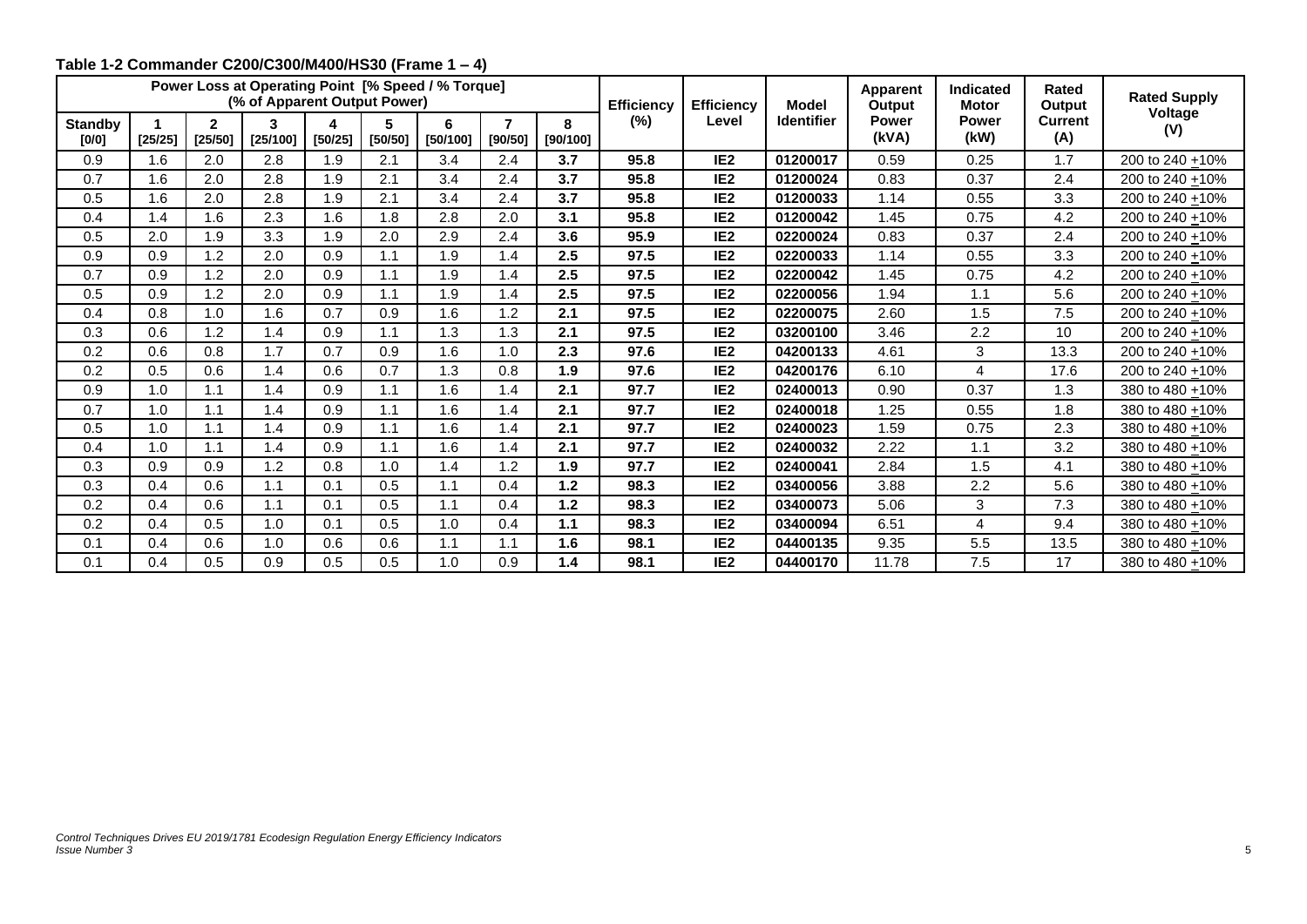<span id="page-6-0"></span>

|                         |                                 |                           | Power Loss at Operating Point [% Speed / % Torque]<br>(% of Apparent Output Power) |              |              |               |                           |               | <b>Efficiency</b> | <b>Efficiency</b> | <b>Model</b>      | <b>Apparent</b><br>Output | <b>Indicated</b><br><b>Motor</b> | <b>Rated</b><br>Output | <b>Rated Supply</b>  |
|-------------------------|---------------------------------|---------------------------|------------------------------------------------------------------------------------|--------------|--------------|---------------|---------------------------|---------------|-------------------|-------------------|-------------------|---------------------------|----------------------------------|------------------------|----------------------|
| <b>Standby</b><br>[0/0] | $\blacktriangleleft$<br>[25/25] | $\overline{2}$<br>[25/50] | $\overline{3}$<br>[25/100]                                                         | 4<br>[50/25] | 5<br>[50/50] | 6<br>[50/100] | $\overline{7}$<br>[90/50] | 8<br>[90/100] | (%)               | Level             | <b>Identifier</b> | <b>Power</b><br>(kVA)     | <b>Power</b><br>(kW)             | <b>Current</b><br>(A)  | Voltage<br>(V)       |
| 1.0                     | 1.0                             | 1.5                       | 2.2                                                                                | 0.8          | 1.4          | 2.1           | 1.4                       | 2.3           | 97.5              | IE <sub>2</sub>   | 03200050          | 1.73                      | 0.75                             | 5                      | 200 to 240 +10%      |
| 0.7                     | 1.0                             | 1.5                       | 2.2                                                                                | 0.8          | 1.4          | 2.1           | 1.4                       | 2.3           | 97.5              | IE <sub>2</sub>   | 03200066          | 2.29                      | 1.1                              | 6.6                    | 200 to 240 $\pm$ 10% |
| 0.6                     | 1.0                             | 1.5                       | 2.2                                                                                | 0.8          | 1.4          | 2.1           | 1.4                       | 2.3           | 97.5              | IE <sub>2</sub>   | 03200080          | 2.77                      | 1.5                              | 8                      | 200 to 240 + 10%     |
| 0.5                     | 0.8                             | $1.2$                     | 1.8                                                                                | 0.7          | 1.2          | 1.8           | 1.1                       | 1.8           | 97.5              | IE <sub>2</sub>   | 03200106          | 3.67                      | 2.2                              | 10.6                   | 200 to 240 +10%      |
| 0.4                     | 0.9                             | 1.2                       | 2.8                                                                                | 1.1          | 1.3          | 2.5           | 1.2                       | 2.8           | 97.0              | IE <sub>2</sub>   | 04200137          | 4.75                      | 3                                | 13.7                   | 200 to 240 +10%      |
| 0.3                     | 0.7                             | 0.9                       | 2.2                                                                                | 0.9          | 1.1          | 2.0           | 0.9                       | 2.2           | 97.0              | IE <sub>2</sub>   | 04200185          | 6.41                      | $\overline{4}$                   | 18.5                   | 200 to 240 +10%      |
| 0.3                     | 0.9                             | 1.2                       | 2.0                                                                                | 0.9          | 1.6          | 2.8           | 1.8                       | 4.4           | 97.5              | IE <sub>2</sub>   | 05200250          | 8.66                      | 5.5                              | 25                     | 200 to 240 +10%      |
| 0.2                     | 0.6                             | 1.0                       | 1.5                                                                                | 0.8          | 0.9          | 1.6           | 1.2                       | 2.5           | 97.4              | IE <sub>2</sub>   | 06200330          | 11.43                     | 7.5                              | 33                     | 200 to 240 +10%      |
| 0.1                     | 0.5                             | 0.8                       | $1.2$                                                                              | 0.6          | 0.7          | 1.2           | 1.0                       | 2.0           | 97.4              | IE <sub>2</sub>   | 06200440          | 15.24                     | 11                               | 44                     | 200 to 240 + 10%     |
| 0.1                     | 0.5                             | 0.8                       | 1.2                                                                                | 0.6          | 0.7          | 1.2           | 1.0                       | 2.0           | 97.4              | IE <sub>2</sub>   | 07200610          | 21.13                     | 15                               | 61                     | 200 to 240 + 10%     |
| 0.1                     | 0.5                             | 0.8                       | 1.2                                                                                | 0.6          | 0.7          | 1.2           | 1.0                       | 2.0           | 97.4              | IE <sub>2</sub>   | 07200750          | 25.98                     | 18.5                             | 75                     | 200 to 240 + 10%     |
| 0.1                     | 0.5                             | 0.8                       | 1.2                                                                                | 0.6          | 0.7          | 1.2           | 1.0                       | 2.0           | 97.4              | IE <sub>2</sub>   | 07200830          | 28.75                     | 22                               | 83                     | 200 to 240 +10%      |
| 0.1                     | 0.5                             | 0.8                       | 1.2                                                                                | 0.6          | 0.7          | 1.2           | 1.0                       | 2.0           | 97.4              | IE <sub>2</sub>   | 08201160          | 40.18                     | 30                               | 116                    | 200 to 240 +10%      |
| 0.0                     | 0.5                             | 0.8                       | $1.2$                                                                              | 0.6          | 0.7          | 1.2           | 1.0                       | 2.0           | 97.4              | IE <sub>2</sub>   | 08201320          | 45.73                     | 37                               | 132                    | 200 to 240 +10%      |
| 0.0                     | 0.5                             | 0.8                       | $1.2$                                                                              | 0.6          | 0.7          | 1.2           | 1.0                       | 2.0           | 97.4              | IE <sub>2</sub>   | 09201760          | 60.97                     | 45                               | 176                    | 200 to 240 +10%      |
| 0.0                     | 0.5                             | 0.8                       | $1.2$                                                                              | 0.6          | 0.7          | 1.2           | 1.0                       | 2.0           | 97.4              | IE <sub>2</sub>   | 09202190          | 75.86                     | 55                               | 219                    | 200 to 240 + 10%     |
| 0.0                     | 0.5                             | 0.8                       | $1.2$                                                                              | 0.6          | 0.7          | 1.2           | 1.0                       | 2.0           | 97.4              | IE <sub>2</sub>   | 10202830          | 98.03                     | 75                               | 283                    | 200 to 240 +10%      |
| 0.0                     | 0.5                             | 0.8                       | $1.2$                                                                              | 0.6          | 0.7          | 1.2           | 1.0                       | 2.0           | 97.4              | IE <sub>2</sub>   | 10203000          | 103.92                    | 90                               | 300                    | 200 to 240 +10%      |
| 1.1                     | 0.8                             | 1.1                       | 1.5                                                                                | 0.5          | 1.1          | 1.6           | 1.2                       | 2.0           | 97.5              | IE <sub>2</sub>   | 03400025          | 1.73                      | 0.75                             | 2.5                    | 380 to 480 +10%      |
| 0.9                     | 0.8                             | 1.1                       | 1.5                                                                                | 0.5          | 1.1          | 1.6           | 1.2                       | 2.0           | 97.5              | IE <sub>2</sub>   | 03400031          | 2.15                      | 1.1                              | 3.1                    | 380 to 480 +10%      |
| 0.6                     | 0.8                             | 1.1                       | 1.5                                                                                | 0.5          | 1.1          | 1.6           | 1.2                       | 2.0           | 97.5              | IE <sub>2</sub>   | 03400045          | 3.12                      | 1.5                              | 4.5                    | 380 to 480 +10%      |
| 0.4                     | 0.8                             | 1.1                       | 1.5                                                                                | 0.5          | 1.1          | 1.6           | 1.2                       | 2.0           | 97.5              | IE <sub>2</sub>   | 03400062          | 4.30                      | 2.2                              | 6.2                    | 380 to 480 +10%      |
| 0.3                     | 0.8                             | 1.1                       | 1.5                                                                                | 0.5          | 1.1          | 1.6           | 1.2                       | 2.0           | 97.5              | IE <sub>2</sub>   | 03400078          | 5.40                      | 3                                | 7.8                    | 380 to 480 + 10%     |
| 0.3                     | 0.8                             | 1.1                       | 1.5                                                                                | 0.5          | 1.1          | 1.6           | 1.2                       | 2.0           | 97.5              | IE <sub>2</sub>   | 03400100          | 6.93                      | $\overline{4}$                   | 10                     | 380 to 480 + 10%     |
| 0.2                     | 0.4                             | 0.6                       | 1.3                                                                                | 0.5          | 0.9          | 1.3           | 0.9                       | 1.8           | 97.8              | IE <sub>2</sub>   | 04400150          | 10.39                     | 5.5                              | 15                     | 380 to 480 + 10%     |
| 0.2                     | 0.4                             | 0.7                       | 1.5                                                                                | 0.6          | 1.1          | 1.5           | 1.0                       | 2.1           | 97.8              | IE <sub>2</sub>   | 04400172          | 11.92                     | 7.5                              | 17.2                   | 380 to 480 + 10%     |
| 0.1                     | 0.4                             | 0.5                       | 0.9                                                                                | 0.4          | 0.7          | 1.2           | 0.8                       | 1.9           | 97.5              | IE <sub>2</sub>   | 05400220          | 15.24                     | 9                                | 22                     | 380 to 480 ±10%      |
| 0.1                     | 0.4                             | 0.6                       | 0.9                                                                                | 0.4          | 0.7          | 1.3           | 0.8                       | 2.0           | 97.5              | IE <sub>2</sub>   | 05400270          | 18.71                     | 11                               | 27                     | 380 to 480 + 10%     |
| 0.1                     | 0.4                             | 0.5                       | 0.9                                                                                | 0.4          | 0.7          | 1.2           | 0.8                       | 1.9           | 97.5              | IE <sub>2</sub>   | 05400300          | 20.78                     | 15                               | 30                     | 380 to 480 + 10%     |
| 0.1                     | 0.4                             | 0.5                       | 1.1                                                                                | 0.4          | 0.8          | 1.5           | 0.6                       | 2.1           | 97.0              | IE <sub>2</sub>   | 06400350          | 24.25                     | 15                               | 35                     | 380 to 480 + 10%     |
| 0.1                     | 0.5                             | 0.8                       | 1.6                                                                                | 0.6          | 1.1          | 2.1           | 0.9                       | 3.1           | 97.0              | IE <sub>2</sub>   | 06400420          | 29.10                     | 18.5                             | 42                     | 380 to 480 ±10%      |
| 0.1                     | 0.5                             | 0.8                       | 1.6                                                                                | 0.6          | 1.1          | 2.1           | 0.9                       | 3.1           | 97.0              | IE <sub>2</sub>   | 06400470          | 32.56                     | 22                               | 47                     | 380 to 480 + 10%     |
| 0.1                     | 0.3                             | 0.5                       | 0.6                                                                                | 0.3          | 0.5          | 1.2           | 0.8                       | 0.9           | 98.7              | IE <sub>2</sub>   | 07400660          | 45.73                     | 30                               | 66                     | 380 to 480 ±10%      |
| 0.1                     | 0.3                             | 0.5                       | 0.6                                                                                | 0.3          | 0.5          | 1.2           | 0.8                       | 0.9           | 98.7              | IE <sub>2</sub>   | 07400770          | 53.35                     | 37                               | 77                     | 380 to 480 +10%      |
| 0.1                     | 0.3                             | 0.5                       | 0.6                                                                                | 0.3          | 0.5          | 1.2           | 0.8                       | 0.9           | 98.7              | IE <sub>2</sub>   | 07401000          | 69.28                     | 45                               | 100                    | 380 to 480 +10%      |

### **Table 1-3 Unidrive E300/M600/M70x/M88x, Commander C200/C300 (Frame 5 – 9)**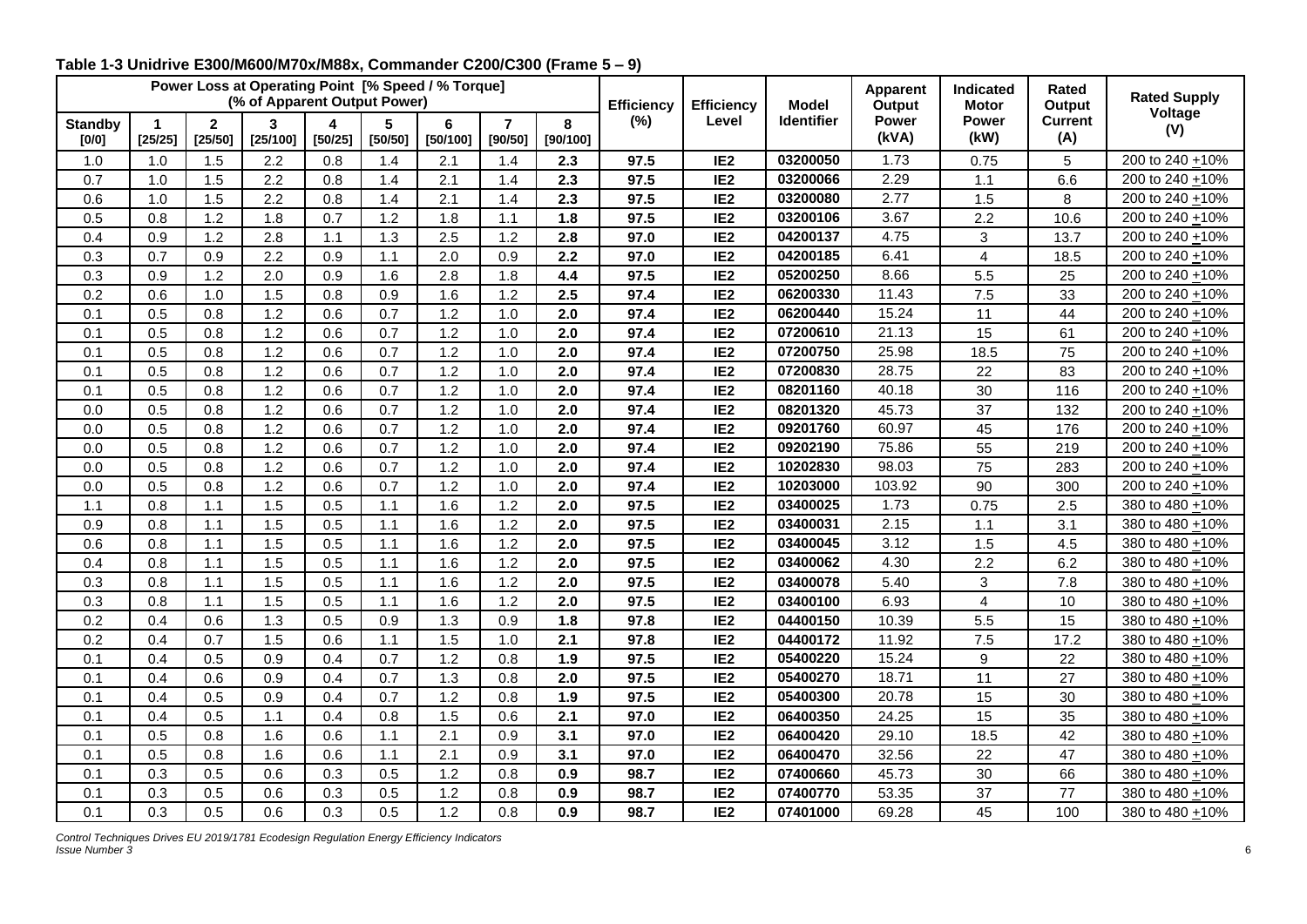|                           |                                 |                           | Power Loss at Operating Point [% Speed / % Torque]<br>(% of Apparent Output Power) |                             |              |               |                           |               | <b>Efficiency</b> | <b>Efficiency</b> | <b>Model</b>      | <b>Apparent</b><br>Output | Indicated<br><b>Motor</b> | Rated<br>Output       | <b>Rated Supply</b> |
|---------------------------|---------------------------------|---------------------------|------------------------------------------------------------------------------------|-----------------------------|--------------|---------------|---------------------------|---------------|-------------------|-------------------|-------------------|---------------------------|---------------------------|-----------------------|---------------------|
| <b>Standby</b><br>$[0/0]$ | $\blacktriangleleft$<br>[25/25] | $\overline{2}$<br>[25/50] | 3<br>[25/100]                                                                      | $\blacktriangle$<br>[50/25] | 5<br>[50/50] | 6<br>[50/100] | $\overline{7}$<br>[90/50] | 8<br>[90/100] | (%)               | Level             | <b>Identifier</b> | <b>Power</b><br>(kVA)     | <b>Power</b><br>(kW)      | <b>Current</b><br>(A) | Voltage<br>(V)      |
| 0.1                       | 0.3                             | 0.5                       | 0.6                                                                                | 0.3                         | 0.5          | 1.2           | 0.8                       | 0.9           | 98.7              | IE <sub>2</sub>   | 08401340          | 92.84                     | 55                        | 134                   | 380 to 480 +10%     |
| 0.0                       | 0.3                             | 0.5                       | 0.6                                                                                | 0.3                         | 0.5          | 1.2           | 0.8                       | 0.9           | 98.7              | IE <sub>2</sub>   | 08401570          | 108.77                    | 75                        | 157                   | 380 to 480 + 10%    |
| 0.0                       | 0.8                             | 1.1                       | 1.9                                                                                | 0.9                         | 1.1          | 2.0           | 1.2                       | 1.9           | 97.5              | IE <sub>2</sub>   | 09402000          | 138.56                    | 90                        | 200                   | 380 to 480 + 10%    |
| 0.0                       | 0.8                             | 1.1                       | 1.9                                                                                | 0.9                         | 1.1          | 2.0           | 1.2                       | 1.9           | 97.5              | IE <sub>2</sub>   | 09402240          | 155.19                    | 110                       | 224                   | 380 to 480 + 10%    |
| 0.0                       | 0.5                             | 0.7                       | $1.2$                                                                              | 0.6                         | 0.7          | 1.3           | 0.8                       | $1.2$         | 97.5              | IE <sub>2</sub>   | 10402700          | 187.06                    | 132                       | 270                   | 380 to 480 + 10%    |
| 0.0                       | 0.6                             | 0.9                       | 1.6                                                                                | 0.7                         | 0.9          | 1.7           | 1.0                       | 1.6           | 97.5              | IE <sub>2</sub>   | 10403200          | 221.70                    | 160                       | 320                   | 380 to 480 + 10%    |
| 0.0                       | 0.8                             | 0.9                       | 0.9                                                                                | 0.9                         | 0.8          | 1.3           | 1.1                       | 0.9           | 98.7              | IE <sub>2</sub>   | 11403770          | 261.19                    | 185                       | 377                   | 380 to 480 +10%     |
| 0.0                       | 0.8                             | 0.9                       | 0.9                                                                                | 0.9                         | 0.8          | 1.3           | 1.1                       | 0.9           | 98.7              | IE <sub>2</sub>   | 11404170          | 288.91                    | 200                       | 417                   | 380 to 480 +10%     |
| 0.0                       | 0.8                             | 0.9                       | 0.9                                                                                | 0.9                         | 0.8          | 1.3           | 1.1                       | 0.9           | 98.7              | IE <sub>2</sub>   | 11404640          | 321.47                    | 250                       | 464                   | 380 to 480 +10%     |
|                           | 0.7                             |                           | 1.0                                                                                | 0.4                         | 0.5          | 1.0           | 0.6                       | 1.1           | 98.0              | IE <sub>2</sub>   | 12404800          | 332.55                    | 250                       | 480                   | 380 to 480 +10%     |
|                           | 0.6                             |                           | 1.0                                                                                | 0.4                         | 0.5          | 1.0           | 0.6                       | $1.1$         | 98.0              | IE <sub>2</sub>   | 12405660          | 392.14                    | 315                       | 566                   | 380 to 480 +10%     |
|                           | 0.5                             |                           | 1.0                                                                                | 0.4                         | 0.5          | 1.0           | 0.6                       | $1.1$         | 98.0              | IE <sub>2</sub>   | 12406600          | 457.26                    | 355                       | 660                   | 380 to 480 + 10%    |
|                           | 0.5                             |                           | 1.0                                                                                | 0.4                         | 0.5          | 1.0           | 0.6                       | $1.1$         | 98.0              | IE <sub>2</sub>   | 12407200          | 498.83                    | 400                       | 720                   | 380 to 480 +10%     |
| 0.8                       | 0.6                             | 1.0                       | 2.2                                                                                | 0.9                         | 1.6          | 2.2           | 1.5                       | 3.0           | 97.8              | IE <sub>2</sub>   | 05500030          | 2.99                      | 1.5                       | 3                     | 500 to 575 +10%     |
| 0.6                       | 0.8                             | 1.1                       | 1.9                                                                                | 0.8                         | 1.3          | 2.2           | 1.4                       | 2.6           | 97.8              | IE <sub>2</sub>   | 05500040          | 3.98                      | 2.2                       | $\overline{4}$        | 500 to 575 +10%     |
| 0.3                       | 0.8                             | 1.0                       | 1.8                                                                                | 0.7                         | 1.2          | 2.1           | 1.3                       | 2.5           | 97.8              | IE <sub>2</sub>   | 05500069          | 6.87                      | $\overline{4}$            | 6.9                   | 500 to 575 +10%     |
| 0.3                       | 0.7                             | 0.9                       | 1.5                                                                                | 0.6                         | 1.0          | 1.7           | 1.1                       | 2.1           | 97.8              | IE <sub>2</sub>   | 06500100          | 9.96                      | 5.5                       | 10                    | 500 to 575 +10%     |
| 0.2                       | 0.6                             | 0.8                       | 1.4                                                                                | 0.6                         | 1.0          | 1.6           | 1.0                       | 2.0           | 97.8              | IE <sub>2</sub>   | 06500150          | 14.94                     | 7.5                       | 15                    | 500 to 575 +10%     |
| 0.1                       | 0.6                             | 0.8                       | 1.3                                                                                | 0.6                         | 0.9          | 1.5           | 1.0                       | 1.8           | 97.8              | IE <sub>2</sub>   | 06500190          | 18.92                     | 11                        | 19                    | 500 to 575 +10%     |
| 0.1                       | 0.6                             | 0.8                       | 1.3                                                                                | 0.6                         | 0.9          | 1.5           | 1.0                       | 1.8           | 97.8              | IE <sub>2</sub>   | 06500230          | 22.91                     | 15                        | 23                    | 500 to 575 +10%     |
| 0.1                       | 0.7                             | 0.9                       | 1.5                                                                                | 0.6                         | 1.0          | 1.7           | 1.1                       | 2.1           | 97.8              | IE <sub>2</sub>   | 06500290          | 28.88                     | 18.5                      | 29                    | 500 to 575 +10%     |
| 0.1                       | 0.7                             | 1.0                       | 1.6                                                                                | 0.7                         | 1.1          | 2.1           | 1.3                       | 1.8           | 98.1              | IE <sub>2</sub>   | 06500350          | 34.86                     | 22                        | 35                    | 500 to 575 +10%     |
| 0.1                       | 0.7                             | 0.9                       | 1.5                                                                                | 0.6                         | 1.0          | 1.8           | 1.1                       | 2.1           | 97.8              | IE <sub>2</sub>   | 07500440          | 43.82                     | 30                        | 44                    | 500 to 575 +10%     |
| 0.1                       | 0.6                             | 0.8                       | 1.3                                                                                | 0.5                         | 0.9          | 1.5           | 1.0                       | 1.8           | 97.8              | IE <sub>2</sub>   | 07500550          | 54.78                     | 37                        | 55                    | 500 to 575 +10%     |
| 0.1                       | 0.8                             | 1.1                       | 1.8                                                                                | 0.8                         | 1.2          | 2.1           | 1.3                       | 2.5           | 97.8              | IE <sub>2</sub>   | 08500630          | 62.74                     | 45                        | 63                    | 500 to 575 +10%     |
| 0.1                       | 0.8                             | 1.1                       | 1.8                                                                                | 0.8                         | 1.2          | 2.1           | 1.4                       | 2.5           | 97.8              | IE <sub>2</sub>   | 08500860          | 85.65                     | 55                        | 86                    | 500 to 575 +10%     |
| 0.1                       | 0.6                             | 0.7                       | 1.3                                                                                | 0.5                         | 0.9          | 1.5           | 0.9                       | 1.8           | 97.8              | IE <sub>2</sub>   | 09501040          | 103.58                    | 75                        | 104                   | 500 to 575 +10%     |
| 0.0                       | 0.5                             | 0.8                       | 1.2                                                                                | 0.5                         | 0.8          | 1.6           | 1.0                       | $1.3$         | 98.1              | IE <sub>2</sub>   | 09501310          | 130.47                    | 90                        | 131                   | 500 to 575 +10%     |
| 0.0                       | 0.5                             | 0.7                       | 1.1                                                                                | 0.5                         | 0.7          | 1.5           | 0.9                       | $1.3$         | 98.1              | IE <sub>2</sub>   | 10501520          | 151.38                    | 110                       | 152                   | 500 to 575 +10%     |
| 0.0                       | 0.4                             | 0.7                       | 1.0                                                                                | 0.5                         | 0.7          | 1.4           | 0.8                       | $1.2$         | 98.1              | IE <sub>2</sub>   | 10501900          | 189.23                    | 132                       | 190                   | 500 to 575 +10%     |
| 0.0                       | 0.5                             | 0.8                       | 1.2                                                                                | 0.5                         | 0.8          | 1.6           | 1.0                       | $1.4$         | 98.1              | IE <sub>2</sub>   | 11502000          | 199.19                    | 150                       | 200                   | 500 to 575 +10%     |
| 0.0                       | 0.5                             | 0.8                       | 1.2                                                                                | 0.5                         | 0.8          | 1.6           | 1.0                       | $1.4$         | 98.1              | IE <sub>2</sub>   | 11502540          | 252.97                    | 185                       | 254                   | 500 to 575 +10%     |
| 0.0                       | 0.5                             | 0.8                       | 1.2                                                                                | 0.5                         | 0.8          | 1.6           | 1.0                       | 1.4           | 98.1              | IE <sub>2</sub>   | 11502850          | 283.84                    | 225                       | 285                   | 500 to 575 +10%     |

#### **Table 1-3 Unidrive E300/M600/M70x/M88x, Commander C200/C300 (Frame 5 – 9) continued**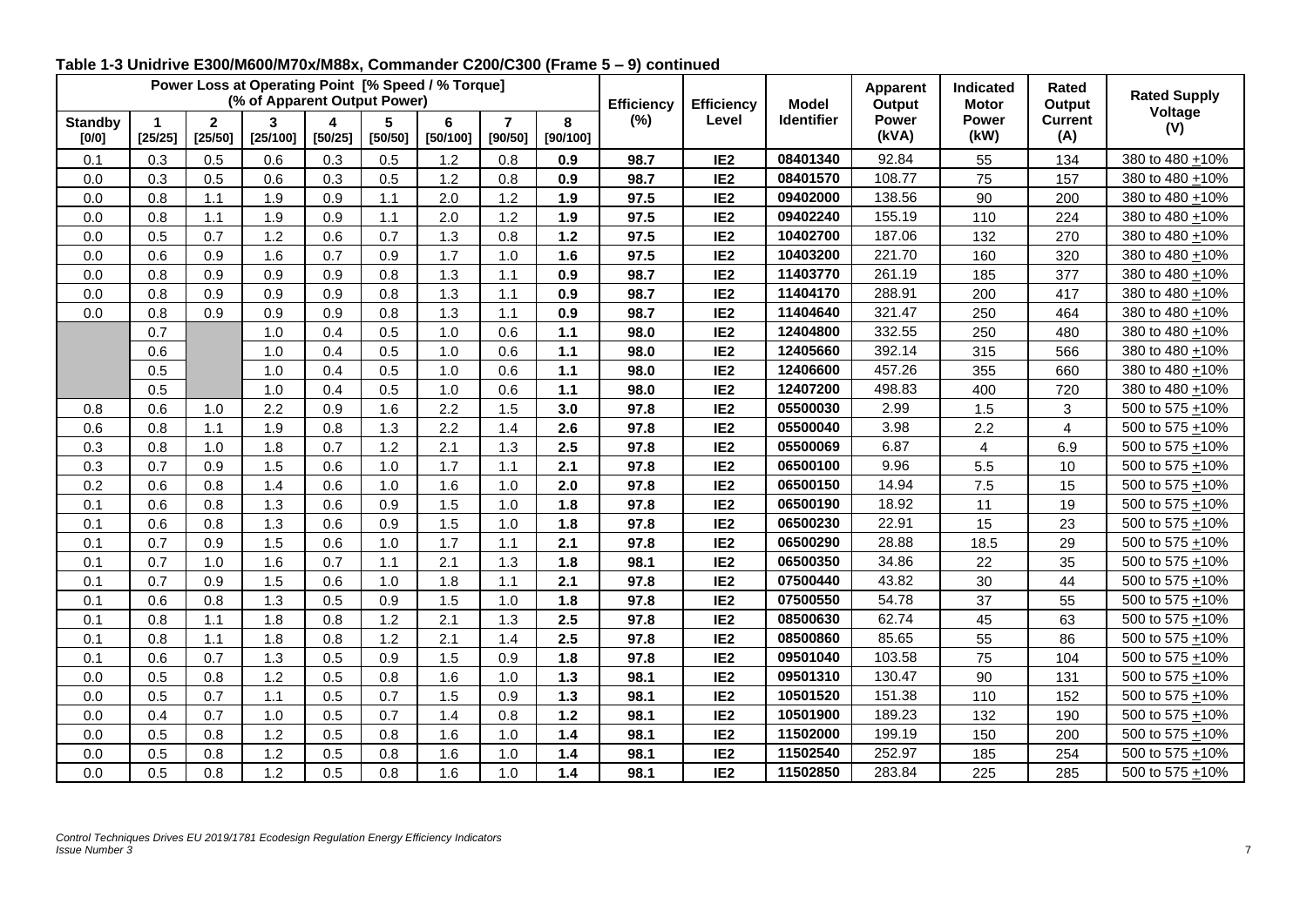|                         |         |                         | Power Loss at Operating Point [% Speed / % Torque]<br>(% of Apparent Output Power) |         |         |                 |              |               | <b>Efficiency</b> | <b>Efficiency</b> | <b>Model</b>      | Apparent<br>Output    | <b>Indicated</b><br><b>Motor</b> | Rated<br>Output       | <b>Rated Supply</b>  |
|-------------------------|---------|-------------------------|------------------------------------------------------------------------------------|---------|---------|-----------------|--------------|---------------|-------------------|-------------------|-------------------|-----------------------|----------------------------------|-----------------------|----------------------|
| <b>Standby</b><br>[0/0] | [25/25] | $\mathbf{2}$<br>[25/50] | [25/100]                                                                           | [50/25] | [50/50] | [50/100]        | ⇁<br>[90/50] | 8<br>[90/100] | $(\%)$            | Level             | <b>Identifier</b> | <b>Power</b><br>(kVA) | Power<br>(kW)                    | <b>Current</b><br>(A) | Voltage<br>(V)       |
| 0.2                     | 0.6     | 0.8                     | 1.3                                                                                | 0.5     | 0.9     | 5. ا            | 1.0          | 1.8           | 97.8              | IE <sub>2</sub>   | 07600190          | 22.71                 | 15                               | 19                    | 500 to 690 + 10%     |
| 0.2                     | 0.6     | 0.7                     | 1.2                                                                                | 0.5     | 0.9     | $\mathsf{I}$ .4 | 0.9          | 1.7           | 97.8              | IE <sub>2</sub>   | 07600240          | 28.68                 | 18.5                             | 24                    | 500 to 690 +10%      |
| 0.1                     | 0.6     | 0.7                     | 1.2                                                                                | 0.5     | 0.8     | $\cdot$         | 0.9          | 1.7           | 97.8              | IE <sub>2</sub>   | 07600290          | 34.66                 | 22                               | 29                    | 500 to 690 +10%      |
| 0.1                     | 0.6     | 0.8                     | 1.3                                                                                | 0.5     | 0.9     | .5              | 1.0          | 1.8           | 97.8              | IE <sub>2</sub>   | 07600380          | 45.41                 | 30                               | 38                    | 500 to 690 +10%      |
| 0.1                     | 0.6     | 0.7                     | 1.3                                                                                | 0.5     | 0.9     | .5              | 0.9          | 1.8           | 97.8              | IE <sub>2</sub>   | 07600440          | 52.59                 | 37                               | 44                    | 500 to 690 +10%      |
| 0.1                     | 0.5     | 0.7                     | 1.1                                                                                | 0.5     | 0.8     | .3              | 0.8          | 1.6           | 97.8              | IE <sub>2</sub>   | 07600540          | 64.54                 | 45                               | 54                    | 500 to 690 +10%      |
| 0.1                     | 0.7     | 0.9                     | 1.5                                                                                | 0.6     | 1.0     | . 7             | 1.1          | 2.1           | 97.8              | IE <sub>2</sub>   | 08600630          | 75.29                 | 55                               | 63                    | 500 to 690 +10%      |
| 0.0                     | 0.7     | 0.9                     | 1.5                                                                                | 0.6     | 1.0     | .8              | 1.1          | 2.1           | 97.8              | IE <sub>2</sub>   | 08600860          | 102.78                | 75                               | 86                    | 500 to 690 +10%      |
| 0.0                     | 0.4     | 0.6                     | 1.0                                                                                | 0.4     | 0.7     | 1.3             | 0.8          | 1.1           | 98.1              | IE <sub>2</sub>   | 09601040          | 124.29                | 90                               | 104                   | 500 to 690 +10%      |
| 0.0                     | 0.4     | 0.6                     | 1.0                                                                                | 0.4     | 0.7     | .3              | 0.8          | 1.1           | 98.1              | IE <sub>2</sub>   | 09601310          | 156.56                | 110                              | 131                   | 500 to 690 +10%      |
| 0.0                     | 0.4     | 0.6                     | 1.0                                                                                | 0.5     | 0.7     | $\overline{.4}$ | 0.8          | 1.1           | 98.1              | IE <sub>2</sub>   | 10601500          | 179.27                | 132                              | 150                   | 500 to 690 +10%      |
| 0.0                     | 0.4     | 0.6                     | 1.0                                                                                | 0.4     | 0.6     | $\overline{3}$  | 0.8          | 1.1           | 98.1              | IE <sub>2</sub>   | 10601780          | 212.73                | 160                              | 178                   | 500 to 690 + 10%     |
| 0.0                     | 0.5     | 0.7                     | 1.1                                                                                | 0.5     | 0.7     | .4              | 0.9          | 1.2           | 98.1              | IE <sub>2</sub>   | 11602100          | 250.97                | 185                              | 210                   | 500 to 690 +10%      |
| 0.0                     | 0.5     | 0.7                     | 1.1                                                                                | 0.5     | 0.7     | $\cdot$         | 0.9          | 1.2           | 98.1              | IE <sub>2</sub>   | 11602380          | 284.44                | 200                              | 238                   | 500 to 690 $\pm$ 10% |
| 0.0                     | 0.5     | 0.7                     | 1.1                                                                                | 0.5     | 0.7     | $\overline{5}$  | 0.9          | 1.2           | 98.1              | IE <sub>2</sub>   | 11602630          | 314.32                | 250                              | 263                   | 500 to 690 +10%      |

### **Table 1-3 Unidrive E300/M600/M70x/M88x, Commander C200/C300 (Frame 5 – 9) continued**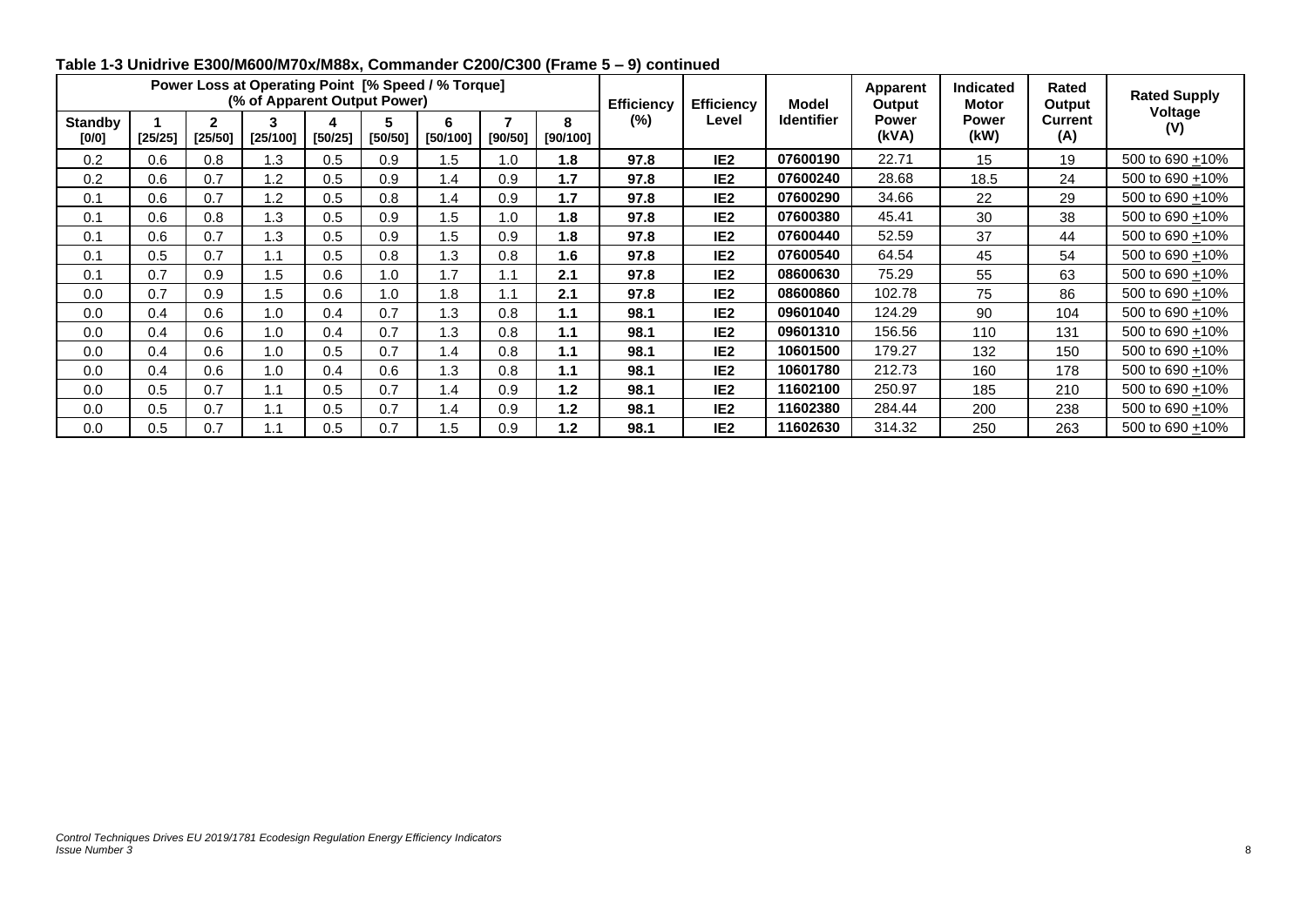<span id="page-9-0"></span>

|                           |              |                           | Power Loss at Operating Point [% Speed / % Torque]<br>(% of Apparent Output Power) |              |              |               |                           |               | <b>Efficiency</b> | <b>Efficiency</b> | <b>Model</b> | <b>Apparent</b><br>Output | <b>Indicated</b><br><b>Motor</b> | <b>Rated</b><br>Output | <b>Rated Supply</b>  |
|---------------------------|--------------|---------------------------|------------------------------------------------------------------------------------|--------------|--------------|---------------|---------------------------|---------------|-------------------|-------------------|--------------|---------------------------|----------------------------------|------------------------|----------------------|
| <b>Standby</b><br>$[0/0]$ | 1<br>[25/25] | $\overline{2}$<br>[25/50] | 3<br>[25/100]                                                                      | 4<br>[50/25] | 5<br>[50/50] | 6<br>[50/100] | $\overline{7}$<br>[90/50] | 8<br>[90/100] | (%)               | Level             | Identifier   | Power<br>(kVA)            | Power<br>(kW)                    | <b>Current</b><br>(A)  | Voltage<br>(V)       |
| 0.7                       | 0.7          | 1.1                       | 1.7                                                                                | 0.6          | 1.1          | 1.6           | 1.1                       | 1.7           | 97.5              | IE <sub>2</sub>   | 03200066     | 2.29                      | 1.1                              | 6.6                    | 200 to 240 +10%      |
| 0.6                       | 0.8          | 1.2                       | 1.8                                                                                | 0.7          | $1.2$        | 1.8           | $1.2$                     | 1.9           | 97.5              | IE <sub>2</sub>   | 03200080     | 2.77                      | 1.5                              | 8                      | 200 to 240 + 10%     |
| 0.4                       | 0.7          | 1.1                       | 1.6                                                                                | 0.6          | 1.0          | 1.6           | 1.0                       | 1.6           | 97.5              | IE <sub>2</sub>   | 03200110     | 3.81                      | 2.2                              | 11                     | 200 to 240 + 10%     |
| 0.4                       | 0.7          | 1.0                       | 1.5                                                                                | 0.5          | 1.0          | 1.5           | 1.0                       | 1.5           | 97.5              | IE <sub>2</sub>   | 03200127     | 4.40                      | 3                                | 12.7                   | 200 to 240 +10%      |
| 0.3                       | 0.7          | 0.9                       | 2.1                                                                                | 0.8          | 1.0          | 1.9           | 0.9                       | 2.1           | 97.0              | IE <sub>2</sub>   | 04200180     | 6.24                      | $\overline{4}$                   | 18                     | 200 to 240 $\pm$ 10% |
| 0.2                       | 0.5          | 0.7                       | 1.6                                                                                | 0.6          | 0.8          | 1.5           | 0.7                       | 1.6           | 97.0              | IE <sub>2</sub>   | 04200250     | 8.66                      | 5.5                              | 25                     | 200 to 240 +10%      |
| 0.2                       | 0.7          | 1.0                       | 1.7                                                                                | 0.8          | 1.3          | 2.3           | 1.5                       | 3.7           | 97.5              | IE <sub>2</sub>   | 05200300     | 10.39                     | 7.5                              | 30                     | 200 to 240 +10%      |
| 0.1                       | 0.4          | 0.7                       | 1.0                                                                                | 0.5          | 0.6          | 1.0           | 0.8                       | 1.6           | 97.4              | IE <sub>2</sub>   | 06200500     | 17.32                     | 11                               | 50                     | 200 to 240 +10%      |
| 0.1                       | 0.4          | 0.6                       | 0.9                                                                                | 0.5          | 0.6          | 0.9           | 0.7                       | 1.5           | 97.4              | IE <sub>2</sub>   | 06200580     | 20.09                     | 15                               | 58                     | 200 to 240 +10%      |
| 0.1                       | 0.4          | 0.6                       | 1.0                                                                                | 0.5          | 0.6          | 1.0           | 0.8                       | 1.6           | 97.4              | IE <sub>2</sub>   | 07200750     | 25.98                     | 18.5                             | 75                     | 200 to 240 +10%      |
| 0.1                       | 0.4          | 0.6                       | 1.0                                                                                | 0.5          | 0.6          | 1.0           | 0.8                       | 1.6           | 97.4              | IE <sub>2</sub>   | 07200940     | 32.56                     | 22                               | 94                     | 200 to 240 +10%      |
| 0.0                       | 0.4          | 0.6                       | 0.9                                                                                | 0.4          | 0.5          | 0.9           | 0.7                       | 1.4           | 97.4              | IE <sub>2</sub>   | 07201170     | 40.53                     | 30                               | 117                    | 200 to 240 +10%      |
| 0.0                       | 0.4          | 0.6                       | 1.0                                                                                | 0.5          | 0.6          | 1.0           | 0.8                       | 1.5           | 97.4              | IE <sub>2</sub>   | 08201490     | 51.62                     | 37                               | 149                    | 200 to 240 +10%      |
| 0.0                       | 0.4          | 0.6                       | 0.9                                                                                | 0.5          | 0.5          | 0.9           | 0.7                       | 1.5           | 97.4              | IE <sub>2</sub>   | 08201800     | 62.35                     | 45                               | 180                    | 200 to 240 +10%      |
| 0.0                       | 0.4          | 0.6                       | 1.0                                                                                | 0.5          | 0.6          | 1.0           | 0.8                       | 1.6           | 97.4              | IE <sub>2</sub>   | 09202160     | 74.82                     | 55                               | 216                    | 200 to 240 + 10%     |
| 0.0                       | 0.4          | 0.6                       | 1.0                                                                                | 0.5          | 0.6          | 1.0           | 0.8                       | 1.6           | 97.4              | IE <sub>2</sub>   | 09202660     | 92.15                     | 75                               | 266                    | 200 to 240 +10%      |
| 0.0                       | 0.4          | 0.7                       | 1.1                                                                                | 0.5          | 0.6          | 1.1           | 0.8                       | 1.7           | 97.4              | IE <sub>2</sub>   | 10203250     | 112.58                    | 90                               | 325                    | 200 to 240 + 10%     |
| 0.0                       | 0.4          | 0.7                       | 1.0                                                                                | 0.5          | 0.6          | 1.0           | 0.8                       | $1.7$         | 97.4              | IE <sub>2</sub>   | 10203600     | 124.71                    | 110                              | 360                    | 200 to 240 +10%      |
| 0.8                       | 0.6          | 0.8                       | 1.1                                                                                | 0.4          | 0.8          | 1.2           | 0.8                       | 1.5           | 97.5              | IE <sub>2</sub>   | 03400034     | 2.36                      | 1.1                              | 3.4                    | 380 to 480 +10%      |
| 0.6                       | 0.6          | 0.8                       | 1.0                                                                                | 0.4          | 0.7          | 1.1           | 0.8                       | $1.4$         | 97.5              | IE <sub>2</sub>   | 03400045     | 3.12                      | 1.5                              | 4.5                    | 380 to 480 +10%      |
| 0.4                       | 0.6          | 0.8                       | 1.1                                                                                | 0.4          | 0.8          | 1.2           | 0.8                       | 1.4           | 97.5              | IE <sub>2</sub>   | 03400062     | 4.30                      | 2.2                              | 6.2                    | 380 to 480 +10%      |
| 0.4                       | 0.7          | 0.9                       | 1.2                                                                                | 0.4          | 0.9          | 1.3           | 0.9                       | 1.6           | 97.5              | IE <sub>2</sub>   | 03400077     | 5.33                      | 3                                | 7.7                    | 380 to 480 +10%      |
| 0.3                       | 0.6          | 0.8                       | 1.1                                                                                | 0.4          | 0.8          | 1.2           | 0.9                       | 1.5           | 97.5              | IE <sub>2</sub>   | 03400104     | 7.21                      | $\overline{4}$                   | 10.4                   | 380 to 480 +10%      |
| 0.2                       | 0.6          | 0.9                       | 1.2                                                                                | 0.4          | 0.9          | 1.3           | 0.9                       | 1.6           | 97.5              | IE <sub>2</sub>   | 03400123     | 8.52                      | 5.5                              | 12.3                   | 380 to 480 + 10%     |
| 0.1                       | 0.3          | 0.5                       | 1.1                                                                                | 0.4          | 0.7          | 1.0           | 0.7                       | $1.4$         | 97.8              | IE <sub>2</sub>   | 04400185     | 12.82                     | 7.5                              | 18.5                   | 380 to 480 +10%      |
| 0.1                       | 0.3          | 0.5                       | 1.1                                                                                | 0.4          | 0.8          | 1.0           | 0.7                       | 1.5           | 97.8              | IE <sub>2</sub>   | 04400240     | 16.63                     | 11                               | 24                     | 380 to 480 + 10%     |
| 0.1                       | 0.4          | 0.5                       | 0.8                                                                                | 0.4          | 0.7          | 1.2           | 0.7                       | 1.8           | 97.5              | IE <sub>2</sub>   | 05400300     | 20.78                     | 15                               | 30                     | 380 to 480 ±10%      |
| 0.1                       | 0.4          | 0.5                       | 0.9                                                                                | 0.4          | 0.7          | 1.2           | 0.7                       | 1.9           | 97.5              | IE <sub>2</sub>   | 05400310     | 21.48                     | 15                               | 31                     | 380 to 480 + 10%     |
| 0.1                       | 0.3          | 0.5                       | 1.0                                                                                | 0.4          | 0.7          | 1.3           | 0.6                       | 2.0           | 97.0              | IE <sub>2</sub>   | 06400380     | 26.33                     | 18.5                             | 38                     | 380 to 480 + 10%     |
| 0.1                       | 0.5          | 0.7                       | 1.4                                                                                | 0.5          | 1.0          | 1.8           | 0.8                       | 2.7           | 97.0              | IE <sub>2</sub>   | 06400480     | 33.26                     | 22                               | 48                     | 380 to 480 + 10%     |
| 0.1                       | 0.4          | 0.6                       | $1.2$                                                                              | 0.4          | 0.8          | 1.6           | 0.6                       | 2.3           | 97.0              | IE <sub>2</sub>   | 06400630     | 43.65                     | 30                               | 63                     | 380 to 480 + 10%     |
| 0.1                       | 0.2          | 0.4                       | 0.5                                                                                | 0.2          | 0.4          | 1.0           | 0.7                       | 0.8           | 98.7              | IE <sub>2</sub>   | 07400790     | 54.73                     | 37                               | 79                     | 380 to 480 + 10%     |
| 0.1                       | 0.2          | 0.4                       | 0.5                                                                                | 0.2          | 0.4          | 1.0           | 0.6                       | 0.7           | 98.7              | IE <sub>2</sub>   | 07400940     | 65.13                     | 45                               | 94                     | 380 to 480 +10%      |
| 0.1                       | 0.3          | 0.4                       | 0.5                                                                                | 0.2          | 0.5          | 1.1           | 0.7                       | 0.8           | 98.7              | IE <sub>2</sub>   | 07401120     | 77.60                     | 55                               | 112                    | 380 to 480 ±10%      |

## **Table 1-4 Powerdrive F300, Pump F600, HVAC H300**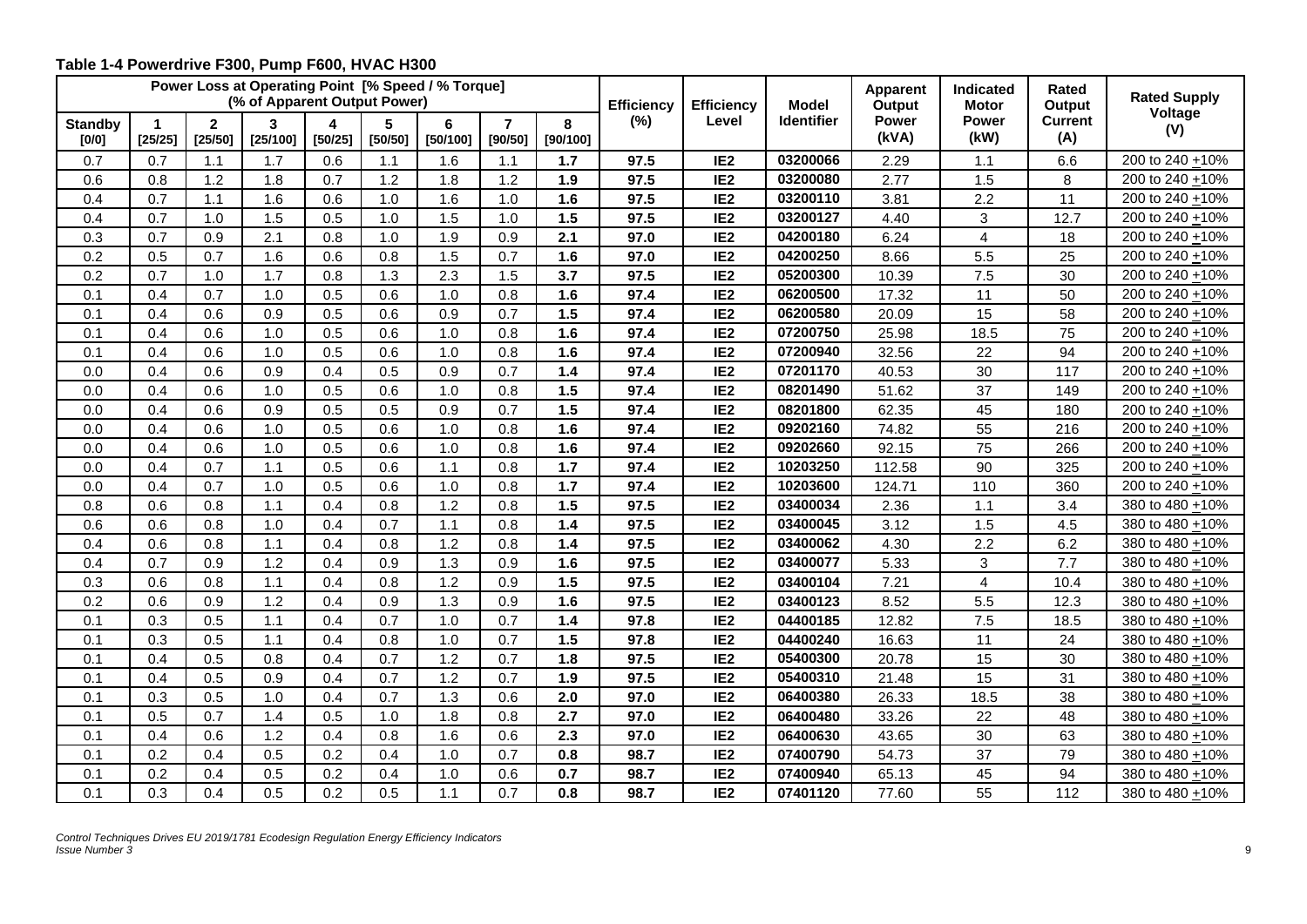#### **Table 1-4 Powerdrive F300, Pump F600, HVAC H300 continued**

|                         | Power Loss at Operating Point [% Speed / % Torque]<br>(% of Apparent Output Power)<br>5<br>$\overline{2}$<br>4<br>6<br>3<br>-1 |         |          |         |         |          |                           |               | <b>Efficiency</b> | <b>Efficiency</b> | <b>Model</b>      | <b>Apparent</b><br>Output | <b>Indicated</b><br><b>Motor</b> | Rated<br>Output       | <b>Rated Supply</b> |
|-------------------------|--------------------------------------------------------------------------------------------------------------------------------|---------|----------|---------|---------|----------|---------------------------|---------------|-------------------|-------------------|-------------------|---------------------------|----------------------------------|-----------------------|---------------------|
| <b>Standby</b><br>[0/0] | [25/25]                                                                                                                        | [25/50] | [25/100] | [50/25] | [50/50] | [50/100] | $\overline{7}$<br>[90/50] | 8<br>[90/100] | $(\%)$            | Level             | <b>Identifier</b> | <b>Power</b><br>(kVA)     | <b>Power</b><br>(kW)             | <b>Current</b><br>(A) | Voltage<br>(V)      |
| 0.0                     | 0.2                                                                                                                            | 0.4     | 0.5      | 0.2     | 0.4     | 1.0      | 0.7                       | 0.8           | 98.7              | IE <sub>2</sub>   | 08401550          | 107.39                    | 75                               | 155                   | 380 to 480 +10%     |
| 0.0                     | 0.2                                                                                                                            | 0.4     | 0.5      | 0.2     | 0.4     | 1.0      | 0.7                       | 0.8           | 98.7              | IE <sub>2</sub>   | 08401840          | 127.48                    | 90                               | 184                   | 380 to 480 + 10%    |
| 0.0                     | 0.7                                                                                                                            | 1.0     | 1.7      | 0.8     | 1.0     | 1.8      | 1.1                       | 1.7           | 97.5              | IE <sub>2</sub>   | 09402210          | 153.11                    | 110                              | 221                   | 380 to 480 + 10%    |
| 0.0                     | 0.6                                                                                                                            | 0.9     | 1.6      | 0.7     | 0.9     | 1.7      | 1.0                       | 1.6           | 97.5              | IE <sub>2</sub>   | 09402660          | 184.29                    | 132                              | 266                   | 380 to 480 + 10%    |
| 0.0                     | 0.4                                                                                                                            | 0.6     | 1.0      | 0.5     | 0.6     | $1.1$    | 0.7                       | 1.0           | 97.5              | IE <sub>2</sub>   | 10403200          | 221.70                    | 160                              | 320                   | 380 to 480 + 10%    |
| 0.0                     | 0.6                                                                                                                            | 0.8     | 1.4      | 0.6     | 0.8     | 1.5      | 0.9                       | 1.4           | 97.5              | IE <sub>2</sub>   | 10403610          | 250.11                    | 200                              | 361                   | 380 to 480 ±10%     |
| 0.0                     | 0.7                                                                                                                            | 0.8     | 0.8      | 0.8     | 0.7     | 1.1      | 0.9                       | 0.7           | 98.7              | IE <sub>2</sub>   | 11404370          | 302.76                    | 225                              | 437                   | 380 to 480 +10%     |
| 0.0                     | 0.7                                                                                                                            | 0.8     | 0.8      | 0.8     | 0.7     | 1.1      | 0.9                       | 0.7           | 98.7              | IE <sub>2</sub>   | 11404870          | 337.40                    | 250                              | 487                   | 380 to 480 + 10%    |
| 0.0                     | 0.7                                                                                                                            | 0.9     | 0.9      | 0.9     | 0.7     | 1.2      | 1.0                       | 0.8           | 98.7              | IE <sub>2</sub>   | 11405070          | 351.26                    | 315                              | 507                   | 380 to 480 + 10%    |
|                         | 0.6                                                                                                                            |         | 0.8      | 0.3     | 0.4     | 0.8      | 0.5                       | 0.8           | 98.0              | IE <sub>2</sub>   | 12406080          | 421.23                    | 315                              | 608                   | 380 to 480 +10%     |
|                         | 0.5                                                                                                                            |         | 0.8      | 0.4     | 0.5     | 0.9      | 0.5                       | 0.9           | 98.0              | IE <sub>2</sub>   | 12406600          | 457.26                    | 355                              | 660                   | 380 to 480 +10%     |
|                         | 0.5                                                                                                                            |         | 0.8      | 0.4     | 0.5     | 0.9      | 0.5                       | 0.9           | 98.0              | IE <sub>2</sub>   | 12407550          | 523.08                    | 400                              | 755                   | 380 to 480 +10%     |
|                         | 0.4                                                                                                                            |         | 0.8      | 0.4     | 0.4     | 0.8      | 0.5                       | 0.9           | 98.0              | IE <sub>2</sub>   | 12408650          | 599.29                    | 500                              | 865                   | 380 to 480 +10%     |
| 0.6                     | 0.5                                                                                                                            | 0.8     | 1.7      | 0.7     | 1.2     | 1.7      | 1.1                       | 2.3           | 97.8              | IE <sub>2</sub>   | 05500039          | 3.88                      | 2.2                              | 3.9                   | 500 to 575 +10%     |
| 0.4                     | 0.6                                                                                                                            | 0.7     | 1.2      | 0.5     | 0.8     | 1.4      | 0.9                       | $1.7$         | 97.8              | IE <sub>2</sub>   | 05500061          | 6.08                      | $\overline{4}$                   | 6.1                   | 500 to 575 +10%     |
| 0.2                     | 0.6                                                                                                                            | 0.7     | 1.2      | 0.5     | 0.8     | 1.4      | 0.9                       | $1.7$         | 97.8              | IE <sub>2</sub>   | 05500100          | 9.96                      | 5.5                              | $10$                  | 500 to 575 +10%     |
| 0.2                     | 0.6                                                                                                                            | 0.7     | 1.2      | 0.5     | 0.9     | 1.4      | 0.9                       | 1.7           | 97.8              | IE <sub>2</sub>   | 06500120          | 11.95                     | 7.5                              | 12                    | 500 to 575 +10%     |
| 0.2                     | 0.6                                                                                                                            | 0.7     | 1.2      | 0.5     | 0.8     | 1.4      | 0.9                       | $1.7$         | 97.8              | IE <sub>2</sub>   | 06500170          | 16.93                     | 11                               | 17                    | 500 to 575 +10%     |
| 0.1                     | 0.5                                                                                                                            | 0.7     | 1.1      | 0.5     | 0.8     | 1.3      | 0.8                       | 1.6           | 97.8              | IE <sub>2</sub>   | 06500220          | 21.91                     | 15                               | 22                    | 500 to 575 +10%     |
| 0.1                     | 0.5                                                                                                                            | 0.7     | 1.1      | 0.5     | 0.8     | 1.3      | 0.8                       | 1.6           | 97.8              | IE <sub>2</sub>   | 06500270          | 26.89                     | 18.5                             | 27                    | 500 to 575 +10%     |
| 0.1                     | 0.6                                                                                                                            | 0.8     | 1.3      | 0.5     | 0.9     | 1.5      | 1.0                       | 1.8           | 97.8              | IE <sub>2</sub>   | 06500340          | 33.86                     | 22                               | 34                    | 500 to 575 +10%     |
| 0.1                     | 0.5                                                                                                                            | 0.8     | 1.3      | 0.6     | 0.9     | 1.7      | 1.0                       | 1.5           | 98.1              | IE <sub>2</sub>   | 06500430          | 42.82                     | 30                               | 43                    | 500 to 575 +10%     |
| 0.1                     | 0.6                                                                                                                            | 0.7     | 1.3      | 0.5     | 0.9     | 1.5      | 0.9                       | 1.8           | 97.8              | IE <sub>2</sub>   | 07500530          | 52.78                     | 45                               | 53                    | 500 to 575 +10%     |
| 0.1                     | 0.4                                                                                                                            | 0.6     | 1.0      | 0.4     | 0.7     | 1.1      | 0.7                       | 1.4           | 97.8              | IE <sub>2</sub>   | 07500730          | 72.70                     | 55                               | 73                    | 500 to 575 +10%     |
| 0.1                     | 0.6                                                                                                                            | 0.8     | 1.3      | 0.6     | 0.9     | 1.5      | 1.0                       | 1.9           | 97.8              | IE <sub>2</sub>   | 08500860          | 85.65                     | 75                               | 86                    | 500 to 575 +10%     |
| 0.0                     | 0.7                                                                                                                            | 0.9     | 1.4      | 0.6     | 1.0     | 1.7      | 1.1                       | 2.0           | 97.8              | IE <sub>2</sub>   | 08501080          | 107.56                    | 90                               | 108                   | 500 to 575 +10%     |
| 0.0                     | 0.5                                                                                                                            | 0.6     | 1.1      | 0.4     | 0.7     | 1.2      | 0.8                       | 1.5           | 97.8              | IE <sub>2</sub>   | 09501250          | 124.49                    | 110                              | 125                   | 500 to 575 +10%     |
| 0.0                     | 0.4                                                                                                                            | 0.7     | 1.0      | 0.5     | 0.7     | 1.4      | 0.8                       | $1.2$         | 98.1              | IE <sub>2</sub>   | 09501500          | 149.39                    | 110                              | 150                   | 500 to 575 +10%     |
| 0.0                     | 0.4                                                                                                                            | 0.5     | 0.8      | 0.4     | 0.6     | 1.1      | 0.7                       | 1.0           | 98.1              | IE <sub>2</sub>   | 10502000          | 199.19                    | 130                              | 200                   | 500 to 575 +10%     |
| 0.0                     | 0.4                                                                                                                            | 0.6     | 1.0      | 0.4     | 0.6     | 1.3      | 0.8                       | 1.1           | 98.1              | IE <sub>2</sub>   | 11502480          | 246.99                    | 175                              | 248                   | 500 to 575 +10%     |
| 0.0                     | 0.5                                                                                                                            | 0.7     | 1.1      | 0.5     | 0.7     | 1.4      | 0.9                       | $1.2$         | 98.1              | IE <sub>2</sub>   | 11502880          | 286.83                    | 225                              | 288                   | 500 to 575 +10%     |
| 0.0                     | 0.5                                                                                                                            | 0.7     | 1.1      | 0.5     | 0.7     | 1.5      | 0.9                       | $1.3$         | 98.1              | IE <sub>2</sub>   | 11503150          | 313.72                    | 250                              | 315                   | 500 to 575 +10%     |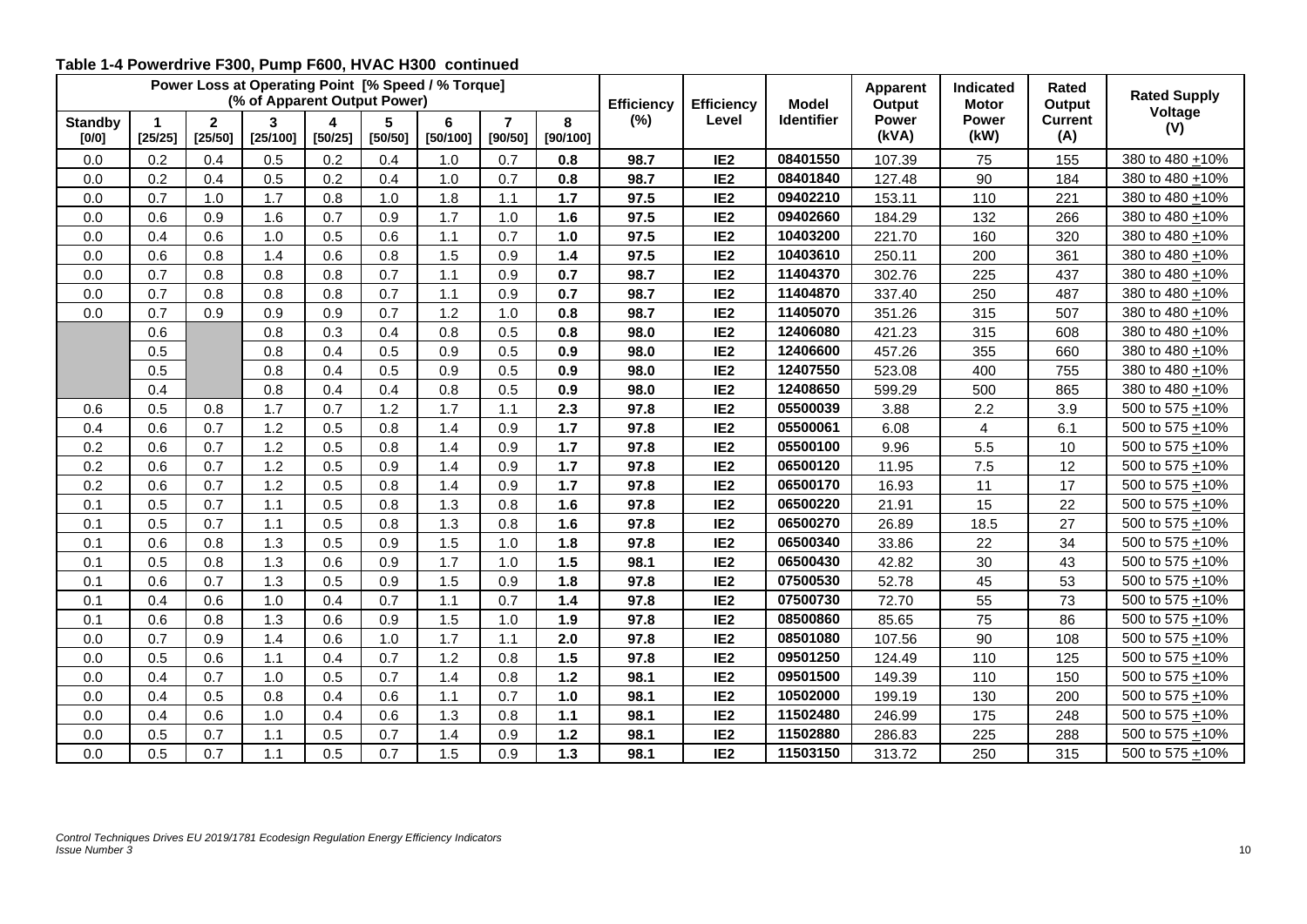|                         |         |              | (% of Apparent Output Power) |         |              | Power Loss at Operating Point [% Speed / % Torque] |         |               | <b>Efficiency</b><br>$(\%)$ | <b>Efficiency</b> | <b>Model</b>      | <b>Apparent</b><br>Output | <b>Indicated</b><br><b>Motor</b> | Rated<br>Output       | <b>Rated Supply</b>  |
|-------------------------|---------|--------------|------------------------------|---------|--------------|----------------------------------------------------|---------|---------------|-----------------------------|-------------------|-------------------|---------------------------|----------------------------------|-----------------------|----------------------|
| <b>Standby</b><br>[0/0] | [25/25] | 2<br>[25/50] | [25/100]                     | [50/25] | 5<br>[50/50] | 6<br>[50/100]                                      | [90/50] | 8<br>[90/100] |                             | Level             | <b>Identifier</b> | <b>Power</b><br>(kVA)     | <b>Power</b><br>(kW)             | <b>Current</b><br>(A) | Voltage<br>(V)       |
| 0.2                     | 0.5     | 0.6          | 1.1                          | 0.4     | 0.7          | 1.2                                                | 0.8     | 1.5           | 97.8                        | IE <sub>2</sub>   | 07600230          | 27.49                     | 18.5                             | 23                    | 500 to 690 +10%      |
| 0.1                     | 0.5     | 0.6          | 1.0                          | 0.4     | 0.7          | 1.2                                                | 0.7     | 1.4           | 97.8                        | IE <sub>2</sub>   | 07600300          | 35.85                     | 22                               | 30                    | 500 to 690 $\pm$ 10% |
| 0.1                     | 0.4     | 0.6          | 1.0                          | 0.4     | 0.7          | 1.1                                                | 0.7     | 1.4           | 97.8                        | IE <sub>2</sub>   | 07600360          | 43.02                     | 30                               | 36                    | 500 to 690 +10%      |
| 0.1                     | 0.5     | 0.6          | 1.1                          | 0.4     | 0.7          | 1.2                                                | 0.8     | 1.5           | 97.8                        | IE <sub>2</sub>   | 07600460          | 54.98                     | 37                               | 46                    | 500 to 690 +10%      |
| 0.1                     | 0.5     | 0.6          | 1.1                          | 0.4     | 0.7          | 1.2                                                | 0.8     | 1.5           | 97.8                        | IE <sub>2</sub>   | 07600520          | 62.15                     | 45                               | 52                    | 500 to 690 +10%      |
| 0.1                     | 0.4     | 0.5          | 0.8                          | 0.3     | 0.6          | 1.0                                                | 0.6     | 1.2           | 97.8                        | IE <sub>2</sub>   | 07600730          | 87.24                     | 55                               | 73                    | 500 to 690 + 10%     |
| 0.0                     | 0.5     | 0.6          | 1.1                          | 0.5     | 0.8          | 1.3                                                | 0.8     | 1.5           | 97.8                        | IE <sub>2</sub>   | 08600860          | 102.78                    | 75                               | 86                    | 500 to 690 +10%      |
| 0.0                     | 0.5     | 0.7          | 1.2                          | 0.5     | 0.8          | 1.4                                                | 0.9     | 1.7           | 97.8                        | IE <sub>2</sub>   | 08601080          | 129.07                    | 90                               | 108                   | 500 to 690 +10%      |
| 0.0                     | 0.4     | 0.5          | 0.8                          | 0.4     | 0.6          | 1.1                                                | 0.7     | 0.9           | 98.1                        | IE <sub>2</sub>   | 09601250          | 149.39                    | 110                              | 125                   | 500 to 690 +10%      |
| 0.0                     | 0.4     | 0.5          | 0.8                          | 0.4     | 0.6          | 1.1                                                | 0.7     | 1.0           | 98.1                        | IE <sub>2</sub>   | 09601550          | 185.24                    | 132                              | 155                   | 500 to 690 +10%      |
| 0.0                     | 0.4     | 0.6          | 0.9                          | 0.4     | 0.6          | 1.2                                                | 0.7     | 1.0           | 98.1                        | IE <sub>2</sub>   | 10601720          | 205.56                    | 160                              | 172                   | 500 to 690 +10%      |
| 0.0                     | 0.4     | 0.6          | 0.9                          | 0.4     | 0.6          | 1.2                                                | 0.7     | 1.0           | 98.1                        | IE <sub>2</sub>   | 10601970          | 235.44                    | 185                              | 197                   | 500 to 690 +10%      |
| 0.0                     | 0.4     | 0.6          | 1.0                          | 0.4     | 0.7          | 1.3                                                | 0.8     | 1.1           | 98.1                        | IE <sub>2</sub>   | 11602250          | 268.90                    | 200                              | 225                   | 500 to 690 +10%      |
| 0.0                     | 0.4     | 0.6          | 0.9                          | 0.4     | 0.6          | 1.2                                                | 0.8     | 1.1           | 98.1                        | IE <sub>2</sub>   | 11602750          | 328.66                    | 250                              | 275                   | 500 to 690 +10%      |
| 0.0                     | 0.4     | 0.6          | 0.9                          | 0.4     | 0.6          | 1.3                                                | 0.8     | 1.1           | 98.1                        | IE <sub>2</sub>   | 11603050          | 364.51                    | 315                              | 305                   | 500 to 690 +10%      |

#### **Table 1-4 Powerdrive F300, Pump F600, HVAC H300 continued**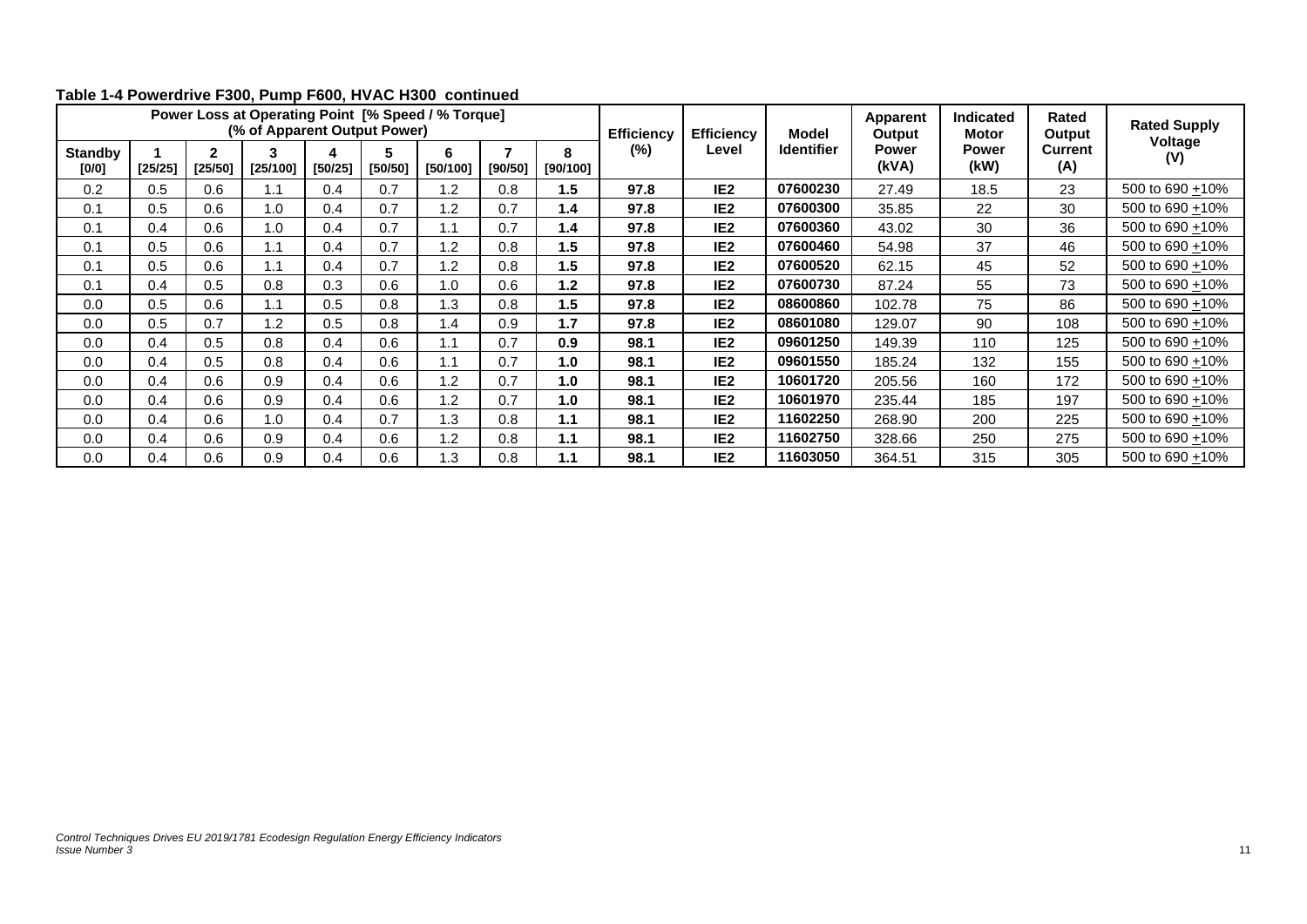## **3. Power Losses**

#### **Table 1-5 Digitax HD M75x**

<span id="page-12-1"></span><span id="page-12-0"></span>

| Model         | <b>Nominal</b><br><b>Power</b> | <b>Maximum</b><br><b>Continuous</b> | Rated<br>Voltage<br>(V) | Power Loss at Operating Point [% Speed / % Torque]<br>(W) |         |              |               |              |              |               |         |               |  |
|---------------|--------------------------------|-------------------------------------|-------------------------|-----------------------------------------------------------|---------|--------------|---------------|--------------|--------------|---------------|---------|---------------|--|
| <b>Number</b> | (kW)                           | <b>Output Current</b><br>(A)        |                         | <b>Standby</b><br>[0/0]                                   | [25/25] | 2<br>[25/50] | 3<br>[25/100] | 4<br>[50/25] | 5<br>[50/50] | 6<br>[50/100] | [90/50] | 8<br>[90/100] |  |
| 01200022      | 0.37                           | 2.2                                 | 200                     | 2.2                                                       | 5.7     | 7.3          | 11.2          | 4            | 8.4          | 14.5          | 9.4     | 15.7          |  |
| 01200040      | 0.75                           | 4                                   | 200                     | 2.2                                                       | 10.3    | 13.3         | 20.4          | 7.3          | 15.4         | 26.4          | 17.2    | 28.5          |  |
| 01200065      | 1.1                            | 6.5                                 | 200                     | $2.2\phantom{0}$                                          | 15.9    | 20.5         | 31.5          | 11.4         | 23.8         | 40.9          | 26.7    | 44.2          |  |
| 02200090      | 2.2                            | 9                                   | 200                     | 3.2                                                       | 13.2    | 16.6         | 37.4          | 12.5         | 23.8         | 39.9          | 19      | 52.2          |  |
| 02200120      | 2.2                            | 12                                  | 200                     | 4.3                                                       | 17.6    | 22.2         | 49.9          | 16.7         | 31.8         | 53.2          | 25.3    | 69.6          |  |
| 03200160      | 4                              | 16                                  | 200                     | 2.2                                                       | 30.3    | 39.3         | 72.8          | 35.7         | 59.1         | 68.0          | 68.7    | 118.9         |  |
| 01400015      | 0.37                           | 1.5                                 | 400                     | 6.1                                                       | 6.7     | 6.5          | 12.9          | 3.8          | 6.8          | 12.6          | 13.9    | 17.7          |  |
| 01400030      | 0.75                           | 3                                   | 400                     | 6.1                                                       | 13.5    | 12.9         | 25.8          | 7.5          | 13.5         | 25.3          | 27.9    | 35.4          |  |
| 01400042      | 1.5                            | 4.2                                 | 400                     | 6.1                                                       | 15.7    | 15.1         | 30.1          | 8.8          | 15.8         | 29.5          | 32.5    | 41.3          |  |
| 02400060      | 2.2                            | 6                                   | 400                     | 5.0                                                       | 13.9    | 12.4         | 34.6          | 12.6         | 26.8         | 36.5          | 29.4    | 79.1          |  |
| 02400080      | 3                              | 8                                   | 400                     | 5.0                                                       | 18.5    | 16.5         | 46.1          | 16.8         | 35.8         | 48.7          | 39.3    | 105.4         |  |
| 02400105      | 4                              | 10.5                                | 400                     | 5.0                                                       | 24.3    | 21.7         | 60.5          | 22.0         | 46.9         | 63.9          | 51.5    | 138.3         |  |
| 03400135      | 5.5                            | 13.5                                | 400                     | 5.0                                                       | 24.8    | 22.1         | 61.6          | 22.4         | 47.8         | 65.1          | 52.5    | 140.9         |  |
| 03400160      | 5.5                            | 16                                  | 400                     | 5.0                                                       | 37.1    | 33           | 92.2          | 33.5         | 71.5         | 97.4          | 78.5    | 210.8         |  |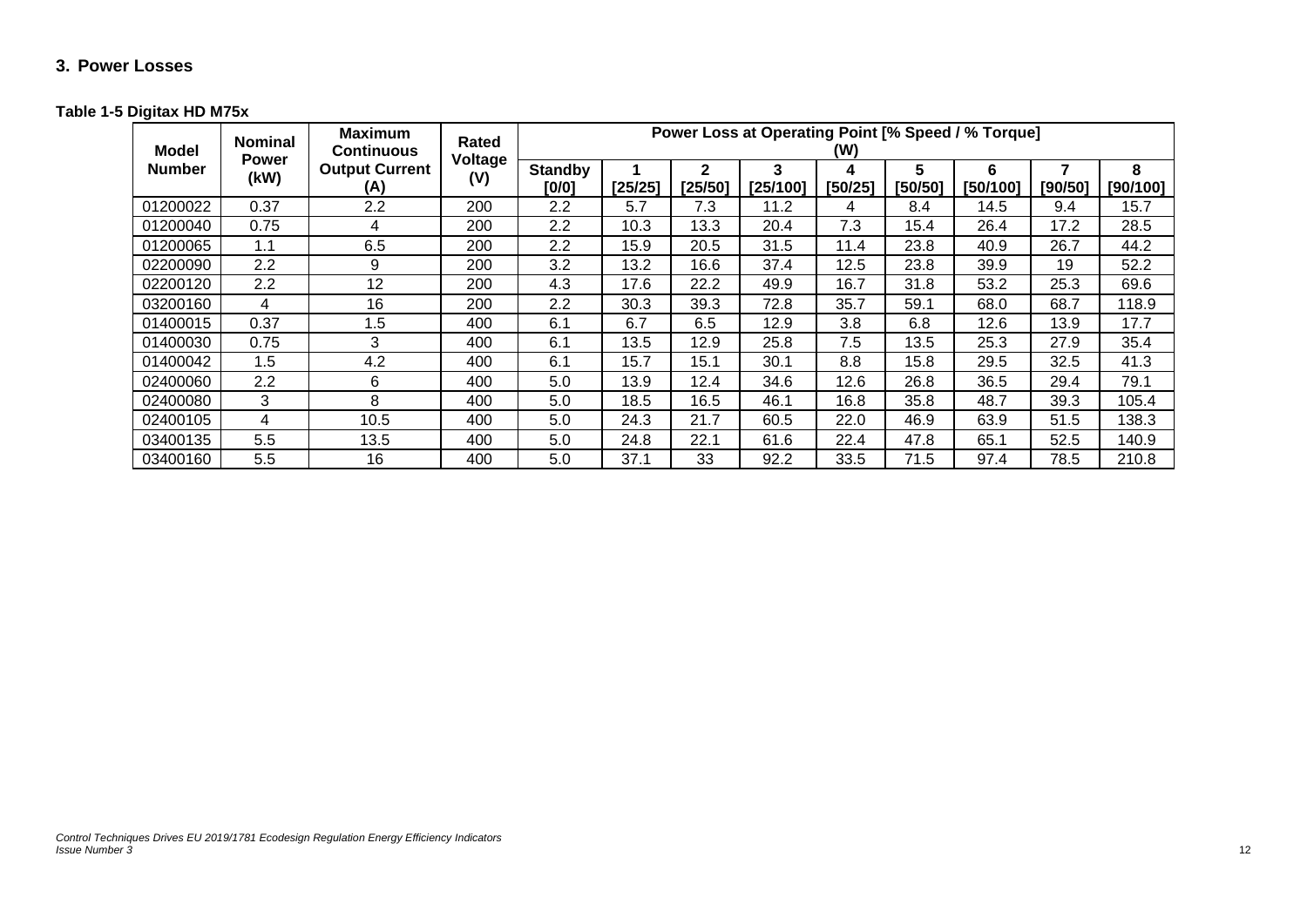<span id="page-13-0"></span>

| <b>Model</b>  | <b>Nominal</b>       | <b>Maximum</b><br><b>Continuous</b> | Rated          |                         | Power Loss at Operating Point [% Speed / % Torque] |                         |               |              |              |               |              |               |
|---------------|----------------------|-------------------------------------|----------------|-------------------------|----------------------------------------------------|-------------------------|---------------|--------------|--------------|---------------|--------------|---------------|
| <b>Number</b> | <b>Power</b><br>(kW) | <b>Output Current</b><br>(A)        | Voltage<br>(V) | <b>Standby</b><br>[0/0] | [25/25]                                            | $\mathbf{2}$<br>[25/50] | 3<br>[25/100] | 4<br>[50/25] | 5<br>[50/50] | 6<br>[50/100] | 7<br>[90/50] | 8<br>[90/100] |
| 01200017      | 0.25                 | 1.7                                 | 200            | 5.6                     | 9.7                                                | 11.5                    | 16.4          | 11.0         | 12.5         | 19.8          | 14.1         | 22.0          |
| 01200024      | 0.37                 | 2.4                                 | 200            | 5.6                     | 13.7                                               | 16.3                    | 23.1          | 15.6         | 17.6         | 28.0          | 19.9         | 31.0          |
| 01200033      | 0.55                 | 3.3                                 | 200            | 5.6                     | 18.8                                               | 22.3                    | 31.8          | 21.4         | 24.2         | 38.5          | 27.3         | 42.6          |
| 01200042      | 0.75                 | 4.2                                 | 200            | 5.6                     | 19.9                                               | 23.7                    | 33.7          | 22.7         | 25.7         | 40.8          | 29.0         | 45.2          |
| 02200024      | 0.37                 | 2.4                                 | 200            | 10.4                    | 7.7                                                | 9.8                     | 16.3          | 7.2          | 8.9          | 16.0          | 11.9         | 21.1          |
| 02200033      | 0.55                 | 3.3                                 | 200            | 10.4                    | 10.6                                               | 13.5                    | 22.4          | 9.9          | 12.2         | 22.0          | 16.4         | 29.0          |
| 02200042      | 0.75                 | 4.2                                 | 200            | 10.4                    | 13.5                                               | 17.2                    | 28.5          | 12.6         | 15.5         | 28.0          | 20.9         | 36.9          |
| 02200056      | 1.1                  | 5.6                                 | 200            | 10.4                    | 18                                                 | 22.9                    | 38.0          | 16.8         | 20.7         | 37.3          | 27.8         | 49.1          |
| 02200075      | 1.5                  | 7.5                                 | 200            | 10.4                    | 20                                                 | 25.3                    | 42.1          | 18.7         | 22.9         | 41.3          | 30.8         | 54.4          |
| 03200100      | 2.2                  | 10                                  | 200            | 9.0                     | 21.1                                               | 41.8                    | 50.1          | 31.5         | 36.8         | 45.9          | 44.4         | 73.9          |
| 04200133      | 3                    | 13.3                                | 200            | 10.7                    | 28.9                                               | 35.5                    | 79.6          | 32.6         | 40.6         | 74.5          | 47.1         | 104.9         |
| 04200176      | 4                    | 17.6                                | 200            | 10.7                    | 31.6                                               | 38.9                    | 87.1          | 35.6         | 44.4         | 81.5          | 51.5         | 114.8         |
| 02400013      | 0.37                 | 1.3                                 | 400            | 8.5                     | 9.3                                                | 9.7                     | 12.7          | 8.4          | 10.3         | 14.3          | 12.7         | 19.4          |
| 02400018      | 0.55                 | 1.8                                 | 400            | 8.5                     | 12.9                                               | 13.4                    | 17.6          | 11.6         | 14.2         | 19.8          | 17.6         | 26.8          |
| 02400023      | 0.75                 | 2.3                                 | 400            | 8.5                     | 16.5                                               | 17.2                    | 22.5          | 14.9         | 18.1         | 25.2          | 22.5         | 34.2          |
| 02400032      | 1.1                  | 3.2                                 | 400            | 8.5                     | 23                                                 | 23.9                    | 31.4          | 20.7         | 25.2         | 35.1          | 31.3         | 47.6          |
| 02400041      | 1.5                  | 4.1                                 | 400            | 8.5                     | 25.9                                               | 26.9                    | 35.3          | 23.3         | 28.4         | 39.5          | 35.2         | 53.6          |
| 03400056      | 2.2                  | 5.6                                 | 400            | 10.2                    | 15.2                                               | 22.5                    | 43.2          | 5.1          | 20.5         | 43.0          | 16.7         | 47.1          |
| 03400073      | 3                    | 7.3                                 | 400            | 10.2                    | 19.8                                               | 29.3                    | 56.3          | 6.6          | 26.7         | 56.1          | 21.8         | 61.4          |
| 03400094      | 4                    | 9.4                                 | 400            | 10.2                    | 24                                                 | 35.5                    | 68.2          | 8.1          | 32.4         | 68.0          | 26.4         | 74.4          |
| 04400135      | 5.5                  | 13.5                                | 400            | 9.8                     | 37.9                                               | 56.6                    | 94.8          | 53.2         | 57.5         | 106.9         | 98.2         | 148.9         |
| 04400170      | 7.5                  | 17                                  | 400            | 9.8                     | 42.6                                               | 63.7                    | 106.7         | 59.9         | 64.7         | 120.3         | 110.6        | 167.7         |

### **Table 1-6 Commander C200/C300/M400/HS30 (Frame 1 – 4)**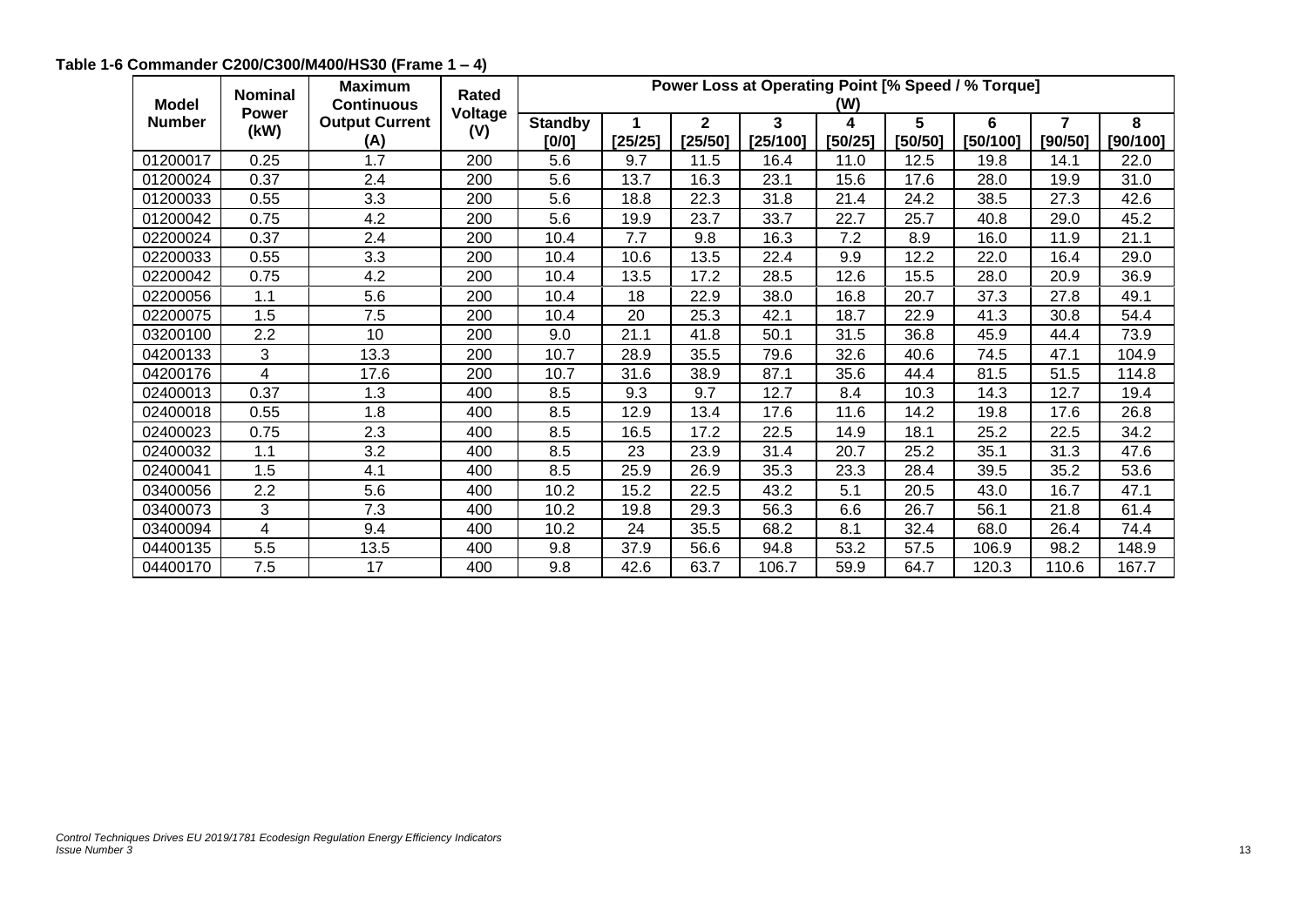<span id="page-14-0"></span>

| <b>Model</b>  | <b>Nominal</b>  | <b>Maximum</b><br><b>Continuous</b> | Rated   | Power Loss at Operating Point [% Speed / % Torque]<br>(W) |              |              |                         |              |         |               |                           |               |  |
|---------------|-----------------|-------------------------------------|---------|-----------------------------------------------------------|--------------|--------------|-------------------------|--------------|---------|---------------|---------------------------|---------------|--|
|               | <b>Power</b>    | <b>Output Current</b>               | Voltage |                                                           |              | $\mathbf{2}$ | $\overline{\mathbf{3}}$ |              | 5       |               |                           |               |  |
| <b>Number</b> | (kW)            | (A)                                 | (V)     | <b>Standby</b><br>[0/0]                                   | 1<br>[25/25] | [25/50]      | [25/100]                | 4<br>[50/25] | [50/50] | 6<br>[50/100] | $\overline{7}$<br>[90/50] | 8<br>[90/100] |  |
| 03200050      | 0.75            | 5                                   | 200     | 16.5                                                      | 16.8         | 25.3         | 38.1                    | 13.9         | 24.8    | 37.0          | 24.3                      | 39            |  |
| 03200066      | 1.1             | 6.6                                 | 200     | 16.5                                                      | 22.1         | 33.3         | 50.3                    | 18.3         | 32.8    | 48.8          | 32.0                      | 51.5          |  |
| 03200080      | 1.5             | 8                                   | 200     | 16.5                                                      | 26.8         | 40.4         | 61.0                    | 22.2         | 39.7    | 59.1          | 38.8                      | 62.4          |  |
| 03200106      | 2.2             | 10.6                                | 200     | 16.5                                                      | 29.2         | 43.9         | 66.4                    | 24.1         | 43.2    | 64.3          | 42.2                      | 67.9          |  |
| 04200137      | 3               | 13.7                                | 200     | 18.7                                                      | 43.9         | 56.9         | 130.6                   | 52.7         | 63.8    | 119.8         | 55.8                      | 132.1         |  |
| 04200185      | $\overline{4}$  | 18.5                                | 200     | 18.7                                                      | 46.7         | 60.4         | 138.7                   | 56.0         | 67.7    | 127.2         | 59.3                      | 140.3         |  |
| 05200250      | 5.5             | $\overline{25}$                     | 200     | 22.5                                                      | 75.3         | 106.7        | 176.1                   | 78.6         | 139.4   | 240.9         | 153.7                     | 382.7         |  |
| 06200330      | 7.5             | 33                                  | 200     | 20.1                                                      | 72.7         | 113.4        | 175.6                   | 89.8         | 106.5   | 179.4         | 140.2                     | 285.7         |  |
| 06200440      | 11              | 44                                  | 200     | 20.1                                                      | 77.2         | 120.3        | 186.2                   | 95.2         | 113.0   | 190.3         | 148.7                     | 303           |  |
| 07200610      | 15              | 61                                  | 200     | 20.1                                                      | 107.0        | 166.8        | 258.1                   | 132.0        | 156.7   | 263.8         | 206.2                     | 420.1         |  |
| 07200750      | 18.5            | 75                                  | 200     | 20.1                                                      | 131.5        | 205.1        | 317.4                   | 162.3        | 192.6   | 324.4         | 253.5                     | 516.5         |  |
| 07200830      | 22              | 83                                  | 200     | 20.1                                                      | 145.5        | 226.9        | 351.2                   | 179.6        | 213.2   | 359.0         | 280.5                     | 571.6         |  |
| 08201160      | 30              | 116                                 | 200     | 20.1                                                      | 203.4        | 317.2        | 490.9                   | 251          | 297.9   | 501.7         | 392.0                     | 798.8         |  |
| 08201320      | 37              | 132                                 | 200     | 20.1                                                      | 231.5        | 360.9        | 558.6                   | 285.6        | 339.0   | 570.9         | 446.1                     | 909           |  |
| 09201760      | 45              | 176                                 | 200     | 20.1                                                      | 308.6        | 481.2        | 744.8                   | 380.8        | 452.0   | 761.2         | 594.8                     | 1212          |  |
| 09202190      | 55              | 219                                 | 200     | 20.1                                                      | 384          | 598.8        | 926.8                   | 473.8        | 562.4   | 947.2         | 740.1                     | 1508          |  |
| 10202830      | $\overline{75}$ | 283                                 | 200     | 20.1                                                      | 496.2        | 773.7        | 1198                    | 612.3        | 726.8   | 1224          | 956.4                     | 1949          |  |
| 10203000      | 90              | 300                                 | 200     | 20.1                                                      | 526.0        | 820.2        | 1270                    | 649.1        | 770.5   | 1298          | 1014                      | 2066          |  |
| 03400025      | 0.75            | $\overline{2.5}$                    | 400     | 18.9                                                      | 13.8         | 19.5         | 25.3                    | 9.1          | 18.44   | 28.1          | 20.0                      | 34.2          |  |
| 03400031      | 1.1             | 3.1                                 | 400     | 18.9                                                      | 17.2         | 24.1         | 31.3                    | 11.3         | 22.9    | 34.8          | 24.8                      | 42.5          |  |
| 03400045      | 1.5             | 4.5                                 | 400     | 18.9                                                      | 24.9         | 35.0         | 45.5                    | 16.3         | 33.2    | 50.5          | 36.0                      | 61.6          |  |
| 03400062      | 2.2             | 6.2                                 | 400     | 18.9                                                      | 34.9         | 49.0         | 63.7                    | 22.9         | 46.5    | 70.7          | 50.4                      | 86.3          |  |
| 03400078      | 3               | $\overline{7.8}$                    | 400     | 18.9                                                      | 43.2         | 60.7         | 78.9                    | 28.3         | 57.5    | 87.5          | 62.4                      | 106.9         |  |
| 03400100      | $\overline{4}$  | 10                                  | 400     | 18.9                                                      | 55.3         | 77.8         | 101.1                   | 36.3         | 73.8    | 112.2         | 80.0                      | 137           |  |
| 04400150      | 5.5             | $\overline{15}$                     | 400     | 18.7                                                      | 38.6         | 62.1         | 136.7                   | 55.9         | 95.5    | 131.8         | 90.9                      | 185.6         |  |
| 04400172      | 7.5             | 17.2                                | 400     | 18.7                                                      | 51.0         | 82.0         | 180.4                   | 73.8         | 126.0   | 174.0         | 120.0                     | 245           |  |
| 05400220      | 9               | 22                                  | 400     | 22.5                                                      | 57.4         | 81.4         | 134.3                   | 59.9         | 106.3   | 183.7         | 117.23                    | 291.9         |  |
| 05400270      | 11              | 27                                  | 400     | 22.5                                                      | 75.3         | 106.7        | 175.9                   | 78.5         | 139.3   | 240.7         | 153.5                     | 382.4         |  |
| 05400300      | 15              | 30                                  | 400     | 22.5                                                      | 78.3         | 111.0        | 183.1                   | 81.7         | 145.0   | 250.5         | 159.8                     | 398           |  |
| 06400350      | 15              | 35                                  | 400     | 26.2                                                      | 89.5         | 127.7        | 266.3                   | 94.4         | 184.5   | 352.6         | 145.0                     | 518.6         |  |
| 06400420      | 18.5            | 42                                  | 400     | 26.2                                                      | 155.7        | 222          | 463.1                   | 164.2        | 320.8   | 613.0         | 252.2                     | 901.7         |  |
| 06400470      | 22              | $\overline{47}$                     | 400     | 26.2                                                      | 174.2        | 248.4        | 518.2                   | 183.7        | 359.0   | 686.0         | 282.2                     | 1009          |  |
| 07400660      | 30              | 66                                  | 400     | 51.1                                                      | 128.3        | 226.5        | 275.8                   | 119.8        | 232.5   | 553.2         | 358.2                     | 412.4         |  |
| 07400770      | $\overline{37}$ | $\overline{77}$                     | 400     | 51.1                                                      | 149.7        | 264.3        | 321.7                   | 139.8        | 271.2   | 645.4         | 417.9                     | 481.1         |  |
| 07401000      | $\overline{45}$ | 100                                 | 400     | 51.1                                                      | 194.4        | 343.2        | 417.8                   | 181.5        | 352.2   | 838.2         | 542.7                     | 624.8         |  |

**Table 1-7 Unidrive E300/HS7x/M600/M70x/M88x, Commander C200/C300 (Frame 5 – 9)**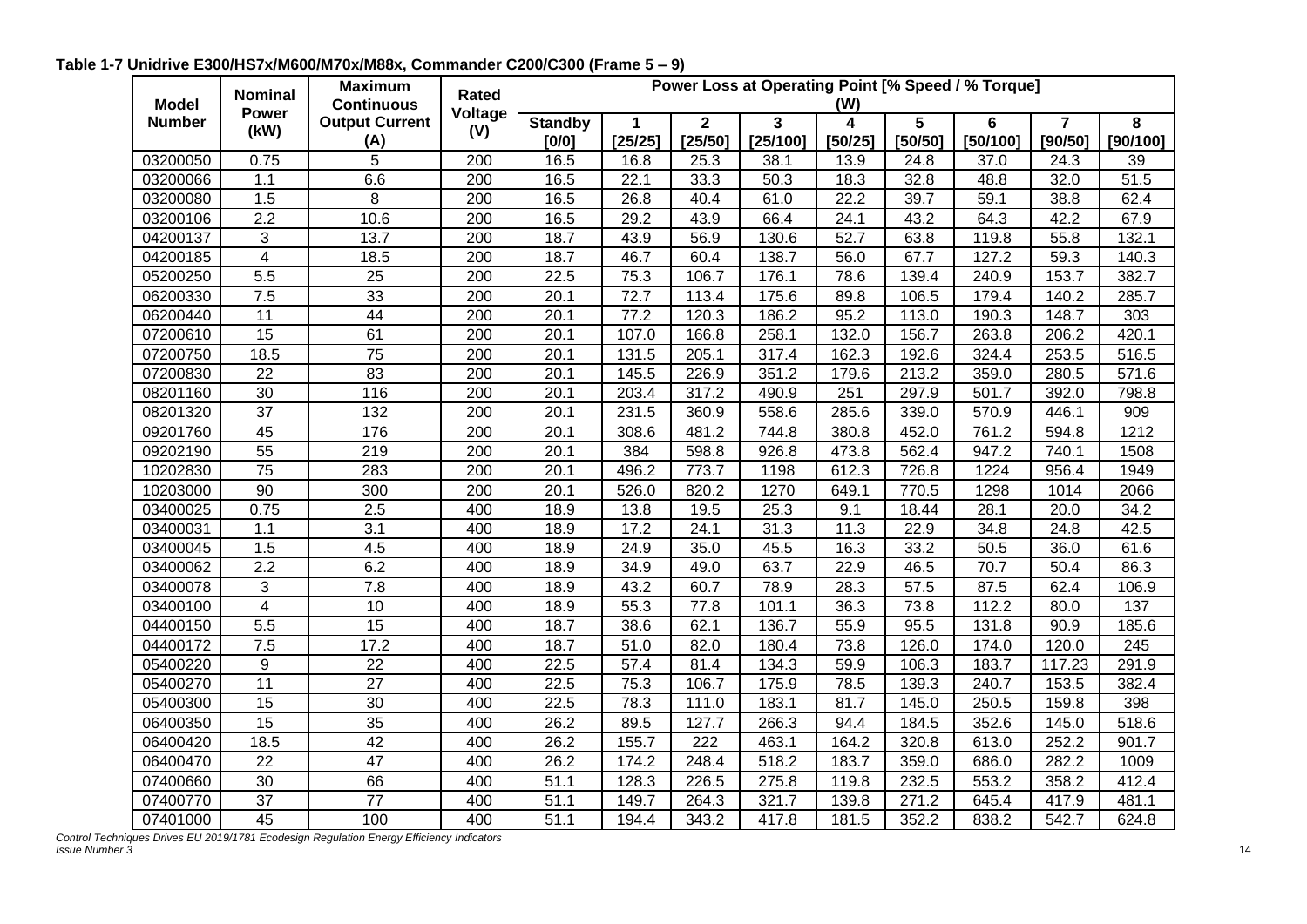| <b>Model</b>  | <b>Nominal</b>  | <b>Maximum</b><br><b>Continuous</b><br>Power | Rated            |                           |              |                                    | Power Loss at Operating Point [% Speed / % Torque] | (W)          |              |               |                           |               |
|---------------|-----------------|----------------------------------------------|------------------|---------------------------|--------------|------------------------------------|----------------------------------------------------|--------------|--------------|---------------|---------------------------|---------------|
| <b>Number</b> | (kW)            | <b>Output Current</b><br>(A)                 | Voltage<br>(V)   | <b>Standby</b><br>$[0/0]$ | 1<br>[25/25] | $\overline{\mathbf{2}}$<br>[25/50] | 3<br>[25/100]                                      | 4<br>[50/25] | 5<br>[50/50] | 6<br>[50/100] | $\overline{7}$<br>[90/50] | 8<br>[90/100] |
| 08401340      | 55              | 134                                          | 400              | 51.1                      | 260.5        | 460                                | 559.9                                              | 243.2        | 472          | 1123          | 727.2                     | 837.3         |
| 08401570      | 75              | 157                                          | 400              | 51.1                      | 305.2        | 538.9                              | 656                                                | 285          | 553          | 1316          | 852                       | 981           |
| 09402000      | 90              | 200                                          | 400              | 53                        | 1067         | 1481                               | 2592                                               | 1185         | 1556         | 2815          | 1629                      | 2592          |
| 09402240      | 110             | 224                                          | 400              | 53                        | 1195         | 1659                               | 2904                                               | 1327         | 1742         | 3153          | 1825                      | 2903          |
| 10402700      | 132             | 270                                          | 400              | 53                        | 946          | 1314                               | 2299                                               | 1051         | 1380         | 2496          | 1445                      | 2299          |
| 10403200      | 160             | 320                                          | 400              | 53                        | 1440         | 2000                               | 3500                                               | 1600         | 2100         | 3800          | 2200                      | 3500          |
| 11403770      | 185             | 377                                          | 400              | 81                        | 2124         | 2432                               | 2432                                               | 2432         | 2092         | 3324          | 2757                      | 2270          |
| 11404170      | 200             | 417                                          | 400              | 81                        | 2350         | 2690                               | 2690                                               | 2690         | 2314         | 3677          | 3049                      | 2511          |
| 11404640      | 250             | 464                                          | 400              | 81                        | 2620         | 3000                               | 3000                                               | 3000         | 2580         | 4100          | 3400                      | 2800          |
| 12404800      | 250             | 480                                          | 400              |                           | 2400         |                                    | 3218                                               | 1443         | 1776         | 3385          | 1942                      | 3551          |
| 12405660      | 315             | 566                                          | 400              |                           | 2400         |                                    | 3795                                               | 1701         | 2093         | 3991          | 2290                      | 4187          |
| 12406600      | 355             | 660                                          | 400              |                           | 2400         |                                    | 4425                                               | 1984         | 2442         | 4654          | 2671                      | 4883          |
| 12407200      | 400             | 720                                          | 400              |                           | 2400         |                                    | 4827                                               | 2164         | 2664         | 5077          | 2913                      | 5327          |
| 05500030      | 1.5             | 3                                            | 575              | 22.5                      | 18.9         | 30.3                               | 66.7                                               | 27.3         | 46.6         | 64.4          | 44.4                      | 90.6          |
| 05500040      | 2.2             | 4                                            | 575              | 22.5                      | 33.7         | 43.9                               | 74.6                                               | 31.3         | 51           | 86.4          | 55.5                      | 104.4         |
| 05500069      | $\overline{4}$  | 6.9                                          | 575              | 22.5                      | 54.9         | 71.7                               | 121.7                                              | 51           | 83.1         | 141           | 90.5                      | 170.3         |
| 06500100      | 5.5             | 10                                           | 575              | 26.2                      | 67.4         | 87.9                               | 149.2                                              | 62.6         | 101.9        | 172.8         | 111                       | 208.9         |
| 06500150      | 7.5             | 15                                           | 575              | 26.2                      | 95.1         | 124.1                              | 210.7                                              | 88.3         | 143.9        | 244.1         | 156.8                     | 295           |
| 06500190      | 11              | 19                                           | 575              | 26.2                      | 112.6        | 146.8                              | 249.4                                              | 104.6        | 170.3        | 288.9         | 185.6                     | 349.1         |
| 06500230      | 15              | 23                                           | 575              | 26.2                      | 135.8        | 177.1                              | 300.8                                              | 126.1        | 205.5        | 348.5         | 223.8                     | 421.1         |
| 06500290      | 18.5            | 29                                           | 575              | 26.2                      | 196.6        | 256.5                              | 435.5                                              | 182.6        | 297.5        | 504.5         | 324.1                     | 609.7         |
| 06500350      | 22              | 35                                           | 575              | 26.2                      | 233.6        | 351.9                              | 547.4                                              | 246.7        | 366.4        | 738.2         | 448.8                     | 624.8         |
| 07500440      | 30              | 44                                           | 575              | 51.1                      | 299.2        | 390.2                              | 662.7                                              | 277.8        | 452.6        | 767.6         | 493.1                     | 927.6         |
| 07500550      | $\overline{37}$ | 55                                           | 575              | 51.1                      | 323.7        | 422.2                              | 716.9                                              | 300.6        | 489.7        | 830.4         | 533.5                     | 1004          |
| 08500630      | 45              | 63                                           | 575              | 51.1                      | 511.8        | 667.5                              | 1134                                               | 475.2        | 774.2        | 1313          | 843.5                     | 1587          |
| 08500860      | 55              | 86                                           | 575              | 51.1                      | 702.5        | 916.2                              | 1556                                               | 652.4        | 1063         | 1802          | 1158                      | 2178          |
| 09501040      | 75              | 104                                          | 575              | 53                        | 590.5        | 770.1                              | 1308                                               | 548.4        | 893.3        | 1515          | 973.2                     | 1831          |
| 09501310      | 90              | 131                                          | 575              | 53                        | 652.8        | 983.3                              | 1530                                               | 689.3        | 1024         | 2063          | 1254                      | 1746          |
| 10501520      | 110             | 152                                          | $\overline{575}$ | 53                        | 718.8        | 1083                               | 1684                                               | 759          | 1127         | 2271          | 1381                      | 1923          |
| 10501900      | 132             | 190                                          | 575              | 53                        | 828.1        | 1247                               | 1940                                               | 874.4        | 1299         | 2617          | 1591                      | 2215          |
| 11502000      | 150             | 200                                          | 575              | 81                        | 1015         | 1528                               | 2377                                               | 1071         | 1591         | 3206          | 1949                      | 2713          |
| 11502540      | 185             | 254                                          | 575              | 81                        | 1300         | 1958                               | 3045                                               | 1372         | 2038         | 4106          | 2497                      | 3476          |
| 11502850      | 225             | 285                                          | 575              | 81                        | 1478         | 2226                               | 3462                                               | 1560         | 2318         | 4669          | 2839                      | 3952          |

**Table 1-7 Unidrive E300/HS7x/M600/M70x/M88x, Commander C200/C300 (Frame 5 – 9) continued**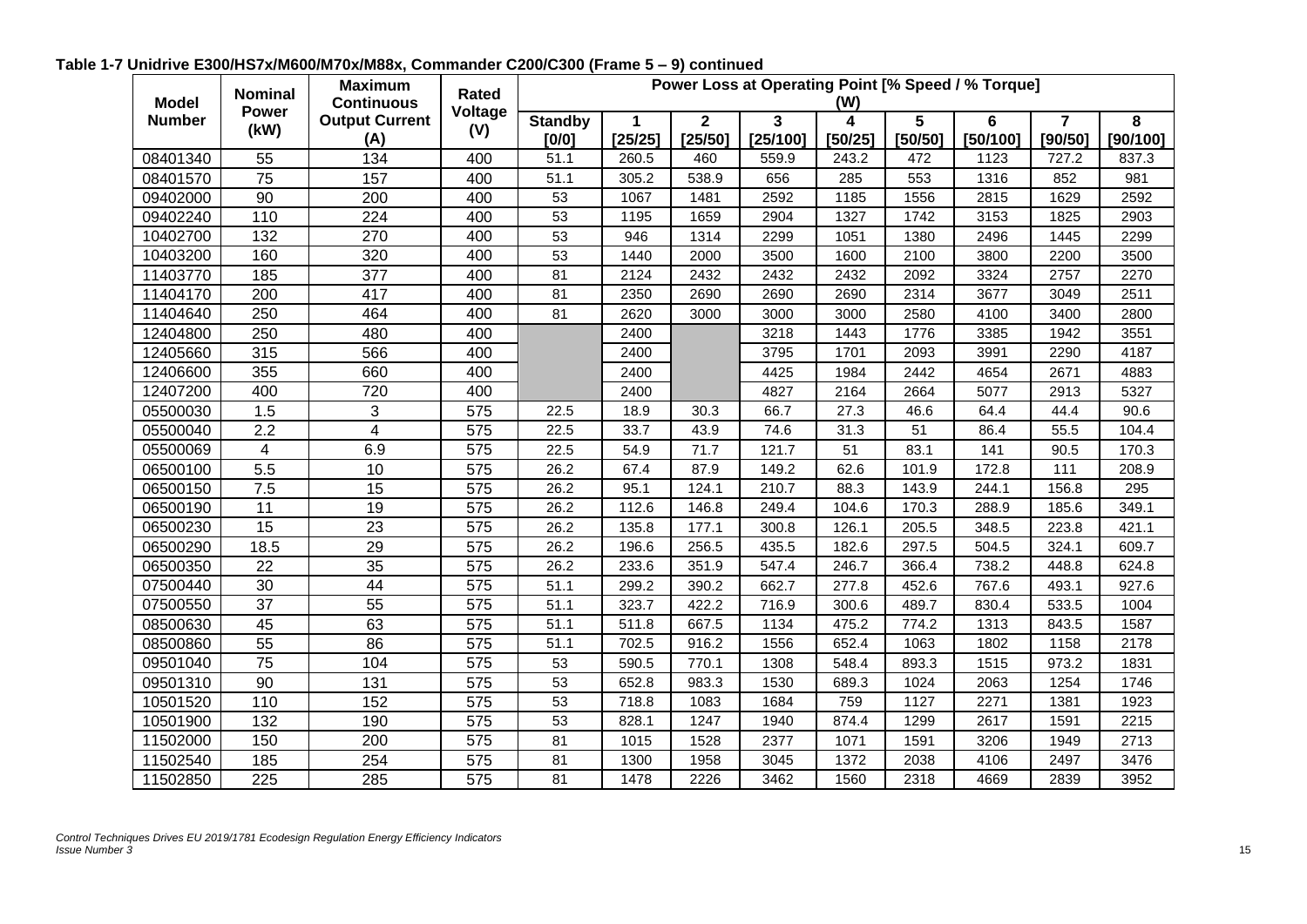| <b>Model</b>  | <b>Nominal</b><br><b>Power</b> | <b>Maximum</b><br><b>Continuous</b> | Rated<br>Voltage | Power Loss at Operating Point [% Speed / % Torque]<br>(W) |         |              |               |              |              |               |         |               |  |
|---------------|--------------------------------|-------------------------------------|------------------|-----------------------------------------------------------|---------|--------------|---------------|--------------|--------------|---------------|---------|---------------|--|
| <b>Number</b> | (kW)                           | <b>Output Current</b><br>(A)        | (V)              | <b>Standby</b><br>[0/0]                                   | [25/25] | 2<br>[25/50] | 3<br>[25/100] | 4<br>[50/25] | 5<br>[50/50] | 6<br>[50/100] | [90/50] | 8<br>[90/100] |  |
| 07600190      | 15                             | 19                                  | 690              | 51.1                                                      | 131.2   | 171.1        | 290.6         | 121.9        | 198.5        | 336.7         | 216.3   | 406.9         |  |
| 07600240      | 18.5                           | 24                                  | 690              | 51.1                                                      | 161.8   | 211.1        | 358.5         | 150.3        | 244.8        | 415.2         | 266.7   | 501.8         |  |
| 07600290      | 22                             | 29                                  | 690              | 51.1                                                      | 192.5   | 251          | 426.3         | 178.7        | 291.1        | 493.8         | 317.2   | 596.7         |  |
| 07600380      | 30                             | 38                                  | 690              | 51.1                                                      | 262.4   | 342.3        | 581.3         | 243.7        | 397          | 673.3         | 432.6   | 813.7         |  |
| 07600440      | 37                             | 44                                  | 690              | 51.1                                                      | 301     | 392.6        | 666.7         | 279.5        | 455.4        | 772.3         | 496.1   | 933.3         |  |
| 07600540      | 45                             | 54                                  | 690              | 51.1                                                      | 326.7   | 426.1        | 723.7         | 303.4        | 494.3        | 838.3         | 538.5   | 1013          |  |
| 08600630      | 55                             | 63                                  | 690              | 51.1                                                      | 510     | 665.2        | 1130          | 473.6        | 771.5        | 1309          | 840.6   | 1581          |  |
| 08600860      | 75                             | 86                                  | 690              | 51.1                                                      | 702     | 915.6        | 1555          | 651.9        | 1062         | 1801          | 1157    | 2178          |  |
| 09601040      | 90                             | 104                                 | 690              | 53                                                        | 526.4   | 792.8        | 1233          | 555.8        | 825.6        | 1663          | 1011    | 1408          |  |
| 09601310      | 110                            | 131                                 | 690              | 53                                                        | 661.3   | 996.1        | 1550          | 698.3        | 1037         | 2090          | 1271    | 1769          |  |
| 10601500      | 132                            | 150                                 | 690              | 53                                                        | 767.7   | 1156         | 1799          | 810.6        | 1204         | 2426          | 1475    | 2053          |  |
| 10601780      | 160                            | 178                                 | 690              | 53                                                        | 862.6   | 1299         | 2021          | 910.8        | 1353         | 2726          | 1657    | 2307          |  |
| 11602100      | 185                            | 210                                 | 690              | 81                                                        | 1136    | 1712         | 2663          | 1200         | 1782         | 3591          | 2183    | 3039          |  |
| 11602380      | 200                            | 238                                 | 690              | 81                                                        | 1294    | 1949         | 3032          | 1366         | 2029         | 4088          | 2486    | 3461          |  |
| 11602630      | 250                            | 263                                 | 690              | 81                                                        | 1446    | 2178         | 3388          | 1527         | 2268         | 4568          | 2778    | 3867          |  |

**Table 1-7 Unidrive E300/HS7x/M600/M70x/M88x, Commander C200/C300 (Frame 5 – 9) continued**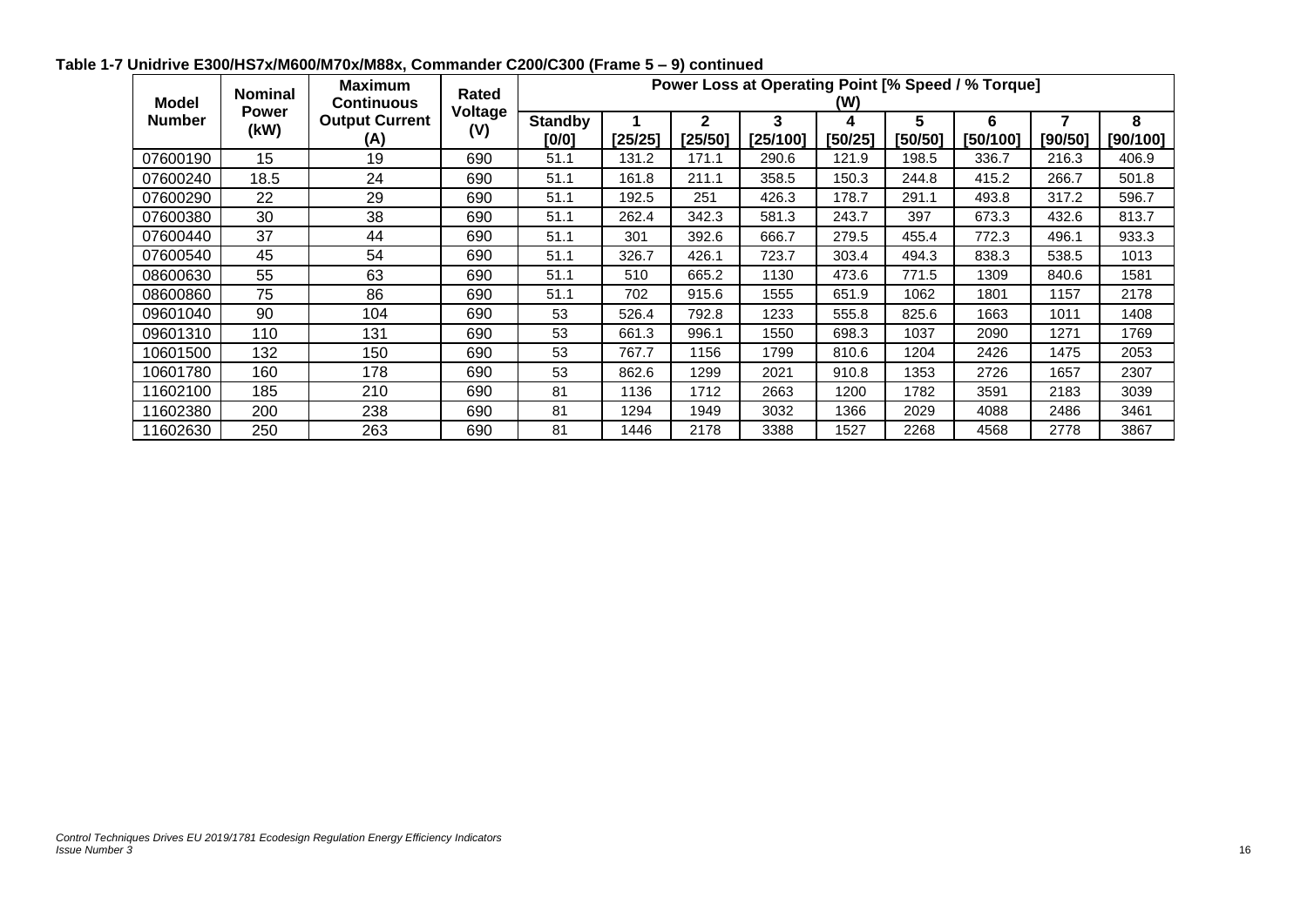<span id="page-17-0"></span>

| <b>Model</b>  | <b>Nominal</b>       | <b>Maximum</b><br>Rated<br><b>Continuous</b> |         | Power Loss at Operating Point [% Speed / % Torque]<br>(W) |         |              |          |         |         |          |                |          |  |  |
|---------------|----------------------|----------------------------------------------|---------|-----------------------------------------------------------|---------|--------------|----------|---------|---------|----------|----------------|----------|--|--|
| <b>Number</b> | <b>Power</b><br>(kW) | <b>Output Current</b>                        | Voltage | <b>Standby</b>                                            | 1       | $\mathbf{2}$ | 3        | 4       | 5       | 6        | $\overline{7}$ | 8        |  |  |
|               |                      | (A)                                          | (V)     | [0/0]                                                     | [25/25] | [25/50]      | [25/100] | [50/25] | [50/50] | [50/100] | [90/50]        | [90/100] |  |  |
| 03200066      | 1.1                  | 6.6                                          | 200     | 16.5                                                      | 16.8    | 25.3         | 38.1     | 13.9    | 24.8    | 37       | 24.3           | 39       |  |  |
| 03200080      | 1.5                  | 8                                            | 200     | 16.5                                                      | 22.1    | 33.3         | 50.3     | 18.3    | 32.8    | 48.8     | 32             | 51.5     |  |  |
| 03200110      | 2.2                  | 11                                           | 200     | 16.5                                                      | 26.8    | 40.4         | 61       | 22.2    | 39.7    | 59.1     | 38.8           | 62.4     |  |  |
| 03200127      | 3                    | 12.7                                         | 200     | 16.5                                                      | 29.2    | 43.9         | 66.4     | 24.1    | 43.2    | 64.3     | 42.2           | 67.9     |  |  |
| 04200180      | 4                    | 18                                           | 200     | 18.7                                                      | 43.9    | 56.9         | 130.6    | 52.7    | 63.8    | 119.8    | 55.8           | 132.1    |  |  |
| 04200250      | 5.5                  | 25                                           | 200     | 18.7                                                      | 46.7    | 60.4         | 138.7    | 56      | 67.7    | 127.2    | 59.3           | 140.3    |  |  |
| 05200300      | 7.5                  | 30                                           | 200     | 22.5                                                      | 75.3    | 106.7        | 176.1    | 78.6    | 139.4   | 240.9    | 153.7          | 382.7    |  |  |
| 06200500      | 11                   | 50                                           | 200     | 20.1                                                      | 72.7    | 113.4        | 175.6    | 89.8    | 106.5   | 179.4    | 140.2          | 285.7    |  |  |
| 06200580      | 15                   | 58                                           | 200     | 20.1                                                      | 77.2    | 120.3        | 186.2    | 95.2    | 113     | 190.3    | 148.7          | 303      |  |  |
| 07200750      | 18.5                 | 75                                           | 200     | 20.1                                                      | 107     | 166.8        | 258.1    | 132     | 156.7   | 263.8    | 206.2          | 420.1    |  |  |
| 07200940      | 22                   | 94                                           | 200     | 20.1                                                      | 131.5   | 205.1        | 317.4    | 162.3   | 192.6   | 324.4    | 253.5          | 516.5    |  |  |
| 07201170      | 30                   | 117                                          | 200     | 20.1                                                      | 145.5   | 226.9        | 351.2    | 179.6   | 213.2   | 359      | 280.5          | 571.6    |  |  |
| 08201490      | 37                   | 149                                          | 200     | 20.1                                                      | 203.4   | 317.2        | 490.9    | 251     | 297.9   | 501.7    | 392            | 798.8    |  |  |
| 08201800      | 45                   | 180                                          | 200     | 20.1                                                      | 231.5   | 360.9        | 558.6    | 285.6   | 339     | 570.9    | 446.1          | 909      |  |  |
| 09202160      | 55                   | 216                                          | 200     | 20.1                                                      | 308.6   | 481.2        | 744.8    | 380.8   | 452     | 761.2    | 594.8          | 1212     |  |  |
| 09202660      | 75                   | 266                                          | 200     | 20.1                                                      | 384     | 598.8        | 926.8    | 473.8   | 562.4   | 947.2    | 740.1          | 1508     |  |  |
| 10203250      | $\overline{90}$      | 325                                          | 200     | 20.1                                                      | 496.2   | 773.7        | 1198     | 612.3   | 726.8   | 1224     | 956.4          | 1949     |  |  |
| 10203600      | 110                  | 360                                          | 200     | 20.1                                                      | 526     | 820.2        | 1270     | 649.1   | 770.5   | 1298     | 1014           | 2066     |  |  |
| 03400034      | 1.1                  | 3.4                                          | 400     | 18.9                                                      | 13.8    | 19.5         | 25.3     | 9.1     | 18.44   | 28.1     | 20             | 34.2     |  |  |
| 03400045      | 1.5                  | 4.5                                          | 400     | 18.9                                                      | 17.2    | 24.1         | 31.3     | 11.25   | 22.9    | 34.8     | 24.8           | 42.5     |  |  |
| 03400062      | 2.2                  | 6.2                                          | 400     | 18.9                                                      | 24.9    | 35           | 45.5     | 16.3    | 33.2    | 50.5     | 36             | 61.6     |  |  |
| 03400077      | 3                    | 7.7                                          | 400     | 18.9                                                      | 34.9    | 49           | 63.7     | 22.9    | 46.5    | 70.7     | 50.4           | 86.3     |  |  |
| 03400104      | 4                    | 10.4                                         | 400     | 18.9                                                      | 43.2    | 60.7         | 78.9     | 28.3    | 57.5    | 87.5     | 62.4           | 106.9    |  |  |
| 03400123      | 5.5                  | 12.3                                         | 400     | 18.9                                                      | 55.3    | 77.8         | 101.1    | 36.3    | 73.8    | 112.2    | 80             | 137      |  |  |
| 04400185      | $\overline{7.5}$     | 18.5                                         | 400     | 18.7                                                      | 38.6    | 62.1         | 136.7    | 55.9    | 95.5    | 131.8    | 90.9           | 185.6    |  |  |
| 04400240      | 11                   | 24                                           | 400     | 18.7                                                      | 51      | 82           | 180.4    | 73.8    | 126     | 174      | 120            | 245      |  |  |
| 05400300      | 15                   | 30                                           | 400     | 22.5                                                      | 78.3    | 111          | 183.1    | 81.7    | 145     | 250.5    | 159.8          | 398      |  |  |
| 06400380      | 18.5                 | 38                                           | 400     | 26.2                                                      | 89.5    | 127.7        | 266.3    | 94.4    | 184.5   | 352.6    | 145            | 518.6    |  |  |
| 06400480      | 22                   | 48                                           | 400     | 26.2                                                      | 155.7   | 222          | 463.1    | 164.2   | 320.8   | 613      | 252.2          | 901.7    |  |  |
| 06400630      | 30                   | 63                                           | 400     | 26.2                                                      | 174.2   | 248.4        | 518.2    | 183.7   | 359     | 686      | 282.2          | 1009     |  |  |

## **Table 1-8 Powerdrive F300, Pump F600, HVAC H300**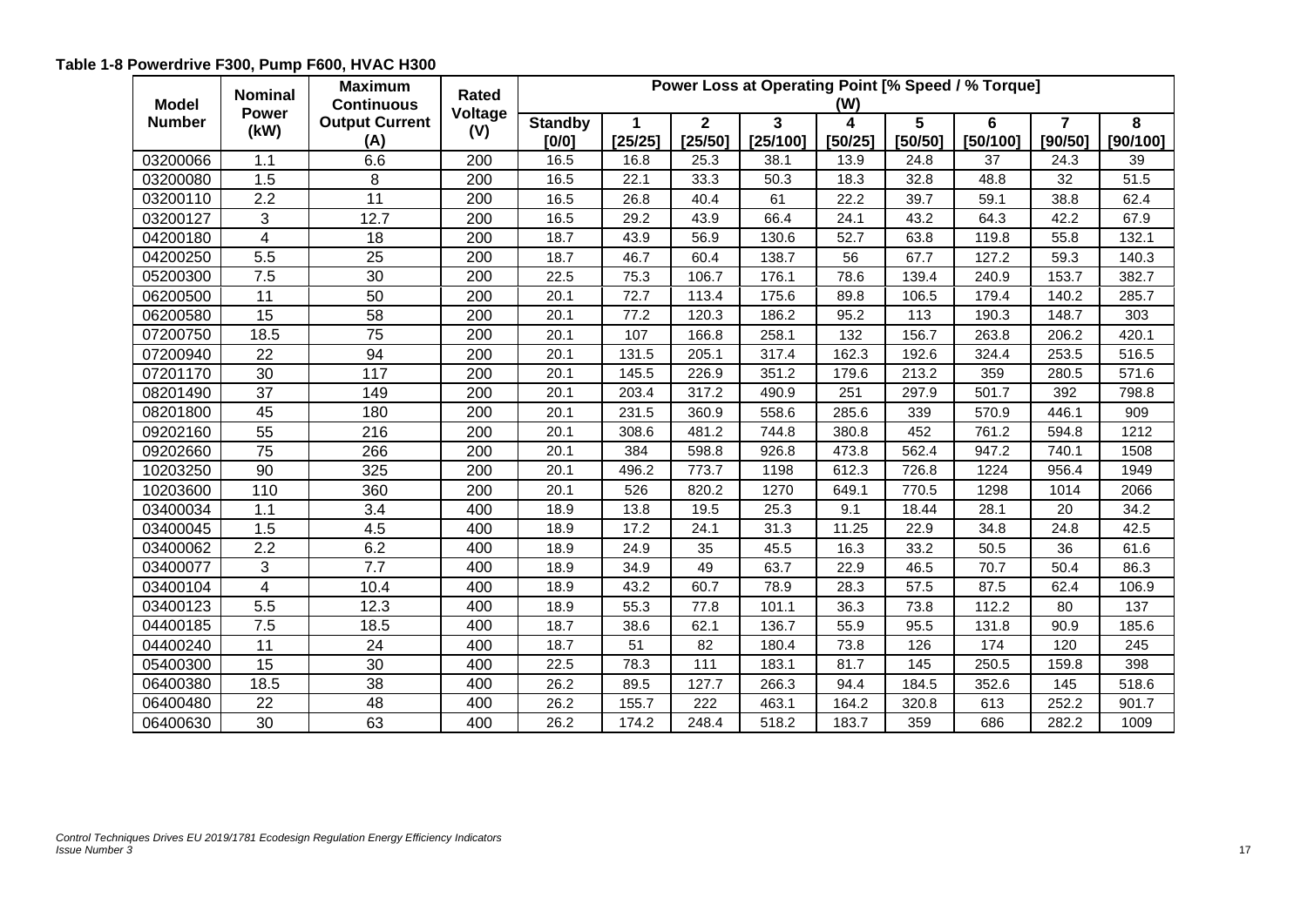## **Table 1-8 Powerdrive F300, Pump F600, HVAC H300 continued**

| <b>Model</b>  | <b>Nominal</b>    | <b>Maximum</b><br><b>Continuous</b> | Rated            | Power Loss at Operating Point [% Speed / % Torque]<br>(W) |             |                |                         |         |         |          |                |          |  |
|---------------|-------------------|-------------------------------------|------------------|-----------------------------------------------------------|-------------|----------------|-------------------------|---------|---------|----------|----------------|----------|--|
| <b>Number</b> | <b>Power</b>      | <b>Output Current</b>               | Voltage          | <b>Standby</b>                                            | $\mathbf 1$ | $\overline{2}$ | $\overline{\mathbf{3}}$ | 4       | 5       | 6        | $\overline{7}$ | 8        |  |
|               | (kW)              | (A)                                 | (V)              | [0/0]                                                     | [25/25]     | [25/50]        | [25/100]                | [50/25] | [50/50] | [50/100] | [90/50]        | [90/100] |  |
| 07400790      | $\overline{37}$   | 79                                  | 400              | 51.1                                                      | 128.3       | 226.5          | 275.8                   | 119.8   | 232.5   | 553.2    | 358.2          | 412.4    |  |
| 07400940      | 45                | 94                                  | 400              | 51.1                                                      | 149.7       | 264.3          | 321.7                   | 139.8   | 271.2   | 645.4    | 417.9          | 481.1    |  |
| 07401120      | 55                | 112                                 | 400              | 51.1                                                      | 194.4       | 343.2          | 417.8                   | 181.5   | 352.2   | 838.2    | 542.7          | 624.8    |  |
| 08401550      | 75                | 155                                 | 400              | 51.1                                                      | 260.5       | 460            | 559.9                   | 243.2   | 472     | 1123     | 727.2          | 837.3    |  |
| 08401840      | 90                | 184                                 | 400              | 51.1                                                      | 305.2       | 538.9          | 656                     | 285     | 553     | 1316     | 852            | 981      |  |
| 09402210      | 110               | 221                                 | 400              | 53                                                        | 1067        | 1481           | 2592                    | 1185    | 1556    | 2815     | 1629           | 2592     |  |
| 09402660      | $\overline{132}$  | 266                                 | 400              | 53                                                        | 1195        | 1659           | 2904                    | 1327    | 1742    | 3153     | 1825           | 2903     |  |
| 10403200      | 160               | 320                                 | 400              | 53                                                        | 946         | 1314           | 2299                    | 1051    | 1380    | 2496     | 1445           | 2299     |  |
| 10403610      | 200               | 361                                 | 400              | 53                                                        | 1440        | 2000           | 3500                    | 1600    | 2100    | 3800     | 2200           | 3500     |  |
| 11404370      | 225               | 437                                 | 400              | 81                                                        | 2124        | 2432           | 2432                    | 2432    | 2092    | 3324     | 2757           | 2270     |  |
| 11404870      | 250               | 487                                 | 400              | 81                                                        | 2350        | 2690           | 2690                    | 2690    | 2314    | 3677     | 3049           | 2511     |  |
| 11405070      | 315               | 507                                 | 400              | 81                                                        | 2620        | 3000           | 3000                    | 3000    | 2580    | 4100     | 3400           | 2800     |  |
| 12406080      | 315               | 608                                 | 400              |                                                           | 2400        |                | 3218                    | 1443    | 1776    | 3385     | 1942           | 3551     |  |
| 12406600      | 355               | 660                                 | 400              |                                                           | 2400        |                | 3795                    | 1701    | 2093    | 3991     | 2290           | 4187     |  |
| 12407550      | 400               | 755                                 | 400              |                                                           | 2400        |                | 4425                    | 1984    | 2442    | 4654     | 2671           | 4883     |  |
| 12408650      | 500               | 865                                 | 400              |                                                           | 2400        |                | 4827                    | 2164    | 2664    | 5077     | 2913           | 5327     |  |
| 05500039      | 2.2               | 3.9                                 | 575              | 22.5                                                      | 18.9        | 30.3           | 66.7                    | 27.3    | 46.6    | 64.4     | 44.4           | 90.6     |  |
| 05500061      | $\overline{4}$    | 6.1                                 | 575              | 22.5                                                      | 33.7        | 43.9           | 74.6                    | 31.3    | 51      | 86.4     | 55.5           | 104.4    |  |
| 05500100      | 5.5               | 10                                  | 575              | 22.5                                                      | 54.9        | 71.7           | 121.7                   | 51      | 83.1    | 141      | 90.5           | 170.3    |  |
| 06500120      | 7.5               | 12                                  | 575              | 26.2                                                      | 67.4        | 87.9           | 149.2                   | 62.6    | 101.9   | 172.8    | 111            | 208.9    |  |
| 06500170      | 11                | $\overline{17}$                     | 575              | 26.2                                                      | 95.1        | 124.1          | 210.7                   | 88.3    | 143.9   | 244.1    | 156.8          | 295      |  |
| 06500220      | 15                | 22                                  | 575              | 26.2                                                      | 112.6       | 146.8          | 249.4                   | 104.6   | 170.3   | 288.9    | 185.6          | 349.1    |  |
| 06500270      | 18.5              | 27                                  | 575              | 26.2                                                      | 135.8       | 177.1          | 300.8                   | 126.1   | 205.5   | 348.5    | 223.8          | 421.1    |  |
| 06500340      | 22                | 34                                  | 575              | 26.2                                                      | 196.6       | 256.5          | 435.5                   | 182.6   | 297.5   | 504.5    | 324.1          | 609.7    |  |
| 06500430      | 30                | 43                                  | 575              | 26.2                                                      | 233.6       | 351.9          | 547.4                   | 246.7   | 366.4   | 738.2    | 448.8          | 624.8    |  |
| 07500530      | 45                | 53                                  | 575              | 51.1                                                      | 299.2       | 390.2          | 662.7                   | 277.8   | 452.6   | 767.6    | 493.1          | 927.6    |  |
| 07500730      | $\overline{55}$   | $\overline{73}$                     | 575              | 51.1                                                      | 323.7       | 422.2          | 716.9                   | 300.6   | 489.7   | 830.4    | 533.5          | 1004     |  |
| 08500860      | 75                | 86                                  | 575              | 51.1                                                      | 511.8       | 667.5          | 1134                    | 475.2   | 774.2   | 1313     | 843.5          | 1587     |  |
| 08501080      | 90                | 108                                 | 575              | 51.1                                                      | 702.5       | 916.2          | 1556                    | 652.4   | 1063    | 1802     | 1158           | 2178     |  |
| 09501250      | 110               | 125                                 | 575              | 53                                                        | 590.5       | 770.1          | 1308                    | 548.4   | 893.3   | 1515     | 973.2          | 1831     |  |
| 09501500      | 110               | 150                                 | 575              | 53                                                        | 652.8       | 983.3          | 1530                    | 689.3   | 1024    | 2063     | 1254           | 1746     |  |
| 10502000      | 130               | 200                                 | 575              | 53                                                        | 718.8       | 1083           | 1684                    | 759     | 1127    | 2271     | 1381           | 1923     |  |
| 11502480      | $\frac{175}{175}$ | 248                                 | 575              | 81                                                        | 1015        | 1528           | 2377                    | 1071    | 1591    | 3206     | 1949           | 2713     |  |
| 11502880      | 225               | 288                                 | 575              | 81                                                        | 1300        | 1958           | 3045                    | 1372    | 2038    | 4106     | 2497           | 3476     |  |
| 11503150      | 250               | 315                                 | $\overline{575}$ | 81                                                        | 1478        | 2226           | 3462                    | 1560    | 2318    | 4669     | 2839           | 3952     |  |